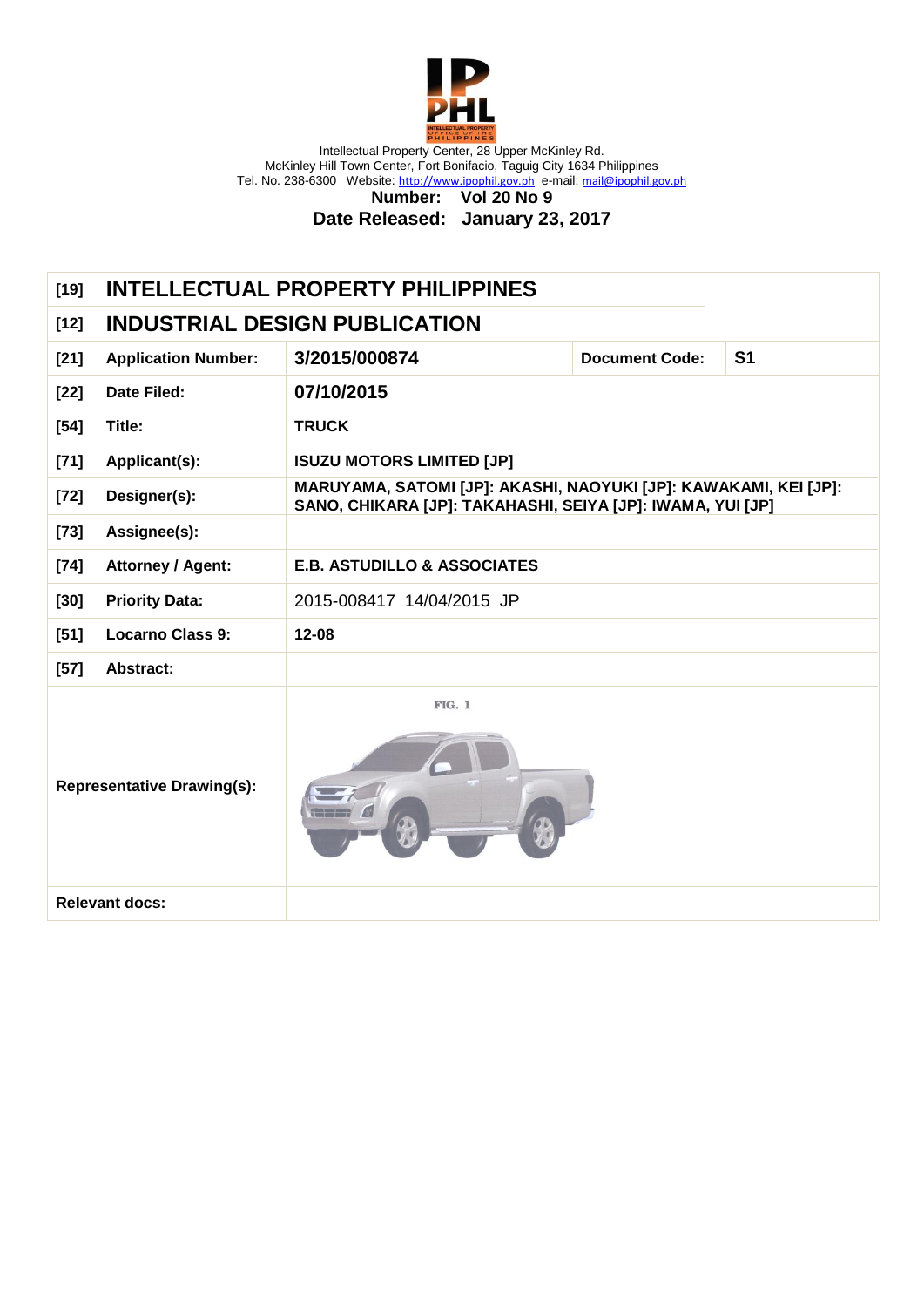

**Number: Vol 20 No 9**

| $[19]$                                        |                            | <b>INTELLECTUAL PROPERTY PHILIPPINES</b>         |                       |                |  |
|-----------------------------------------------|----------------------------|--------------------------------------------------|-----------------------|----------------|--|
| $[12]$                                        |                            | <b>INDUSTRIAL DESIGN PUBLICATION</b>             |                       |                |  |
| $[21]$                                        | <b>Application Number:</b> | 3/2016/001278                                    | <b>Document Code:</b> | S <sub>1</sub> |  |
| $[22]$                                        | Date Filed:                | 22/11/2016                                       |                       |                |  |
| $[54]$                                        | Title:                     | <b>CAMOUFLAGE DESIGN FOR TEXTILE (PHILARPAT)</b> |                       |                |  |
| $[71]$                                        | Applicant(s):              | PHILIPPINE ARMY [PH]                             |                       |                |  |
| $[72]$                                        | Designer(s):               | <b>BENESA, Mary Grace D.[PH]</b>                 |                       |                |  |
| $[73]$                                        | Assignee(s):               |                                                  |                       |                |  |
| $[74]$                                        | <b>Attorney / Agent:</b>   | <b>LEO EDWARD Y. CARANTO</b>                     |                       |                |  |
| $[30]$                                        | <b>Priority Data:</b>      | <b>NONE</b>                                      |                       |                |  |
| $[51]$                                        | <b>Locarno Class 9:</b>    | 05-05                                            |                       |                |  |
| $[57]$                                        | Abstract:                  |                                                  |                       |                |  |
| <b>Representative Drawing(s):</b><br>FIGURE 1 |                            |                                                  |                       |                |  |
|                                               | <b>Relevant docs:</b>      |                                                  |                       |                |  |
|                                               |                            |                                                  |                       |                |  |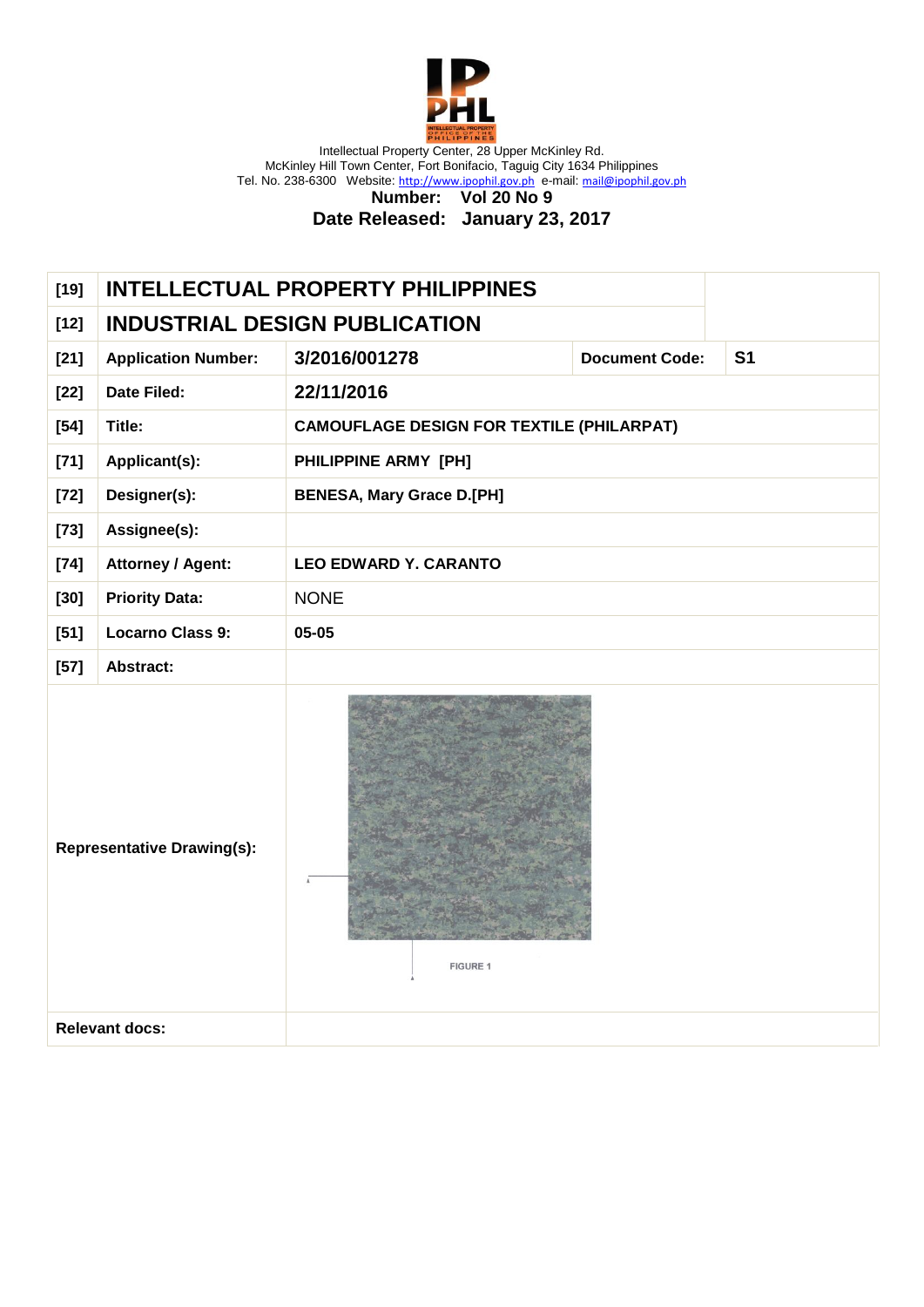

**Number: Vol 20 No 9**

| <b>INDUSTRIAL DESIGN PUBLICATION</b><br>$[12]$<br>3/2016/001402<br><b>Application Number:</b><br><b>Document Code:</b><br>S <sub>1</sub><br>$[21]$<br>Date Filed:<br>19/12/2016<br>$[22]$<br>Title:<br><b>CAR SEAT VENT WITH ARMREST</b><br>$[54]$<br>$[71]$<br>Applicant(s):<br>GO, JAIME LIM [PH]<br>Designer(s):<br>GO, JAIME LIM[PH]<br>$[72]$<br>Assignee(s):<br>$[73]$<br><b>Attorney / Agent:</b><br>$[74]$<br><b>JEFFREY GOMEZ</b><br><b>Priority Data:</b><br>$[30]$<br><b>NONE</b><br><b>Locarno Class 9:</b><br>$06-13$<br>$[51]$<br>$[57]$<br>Abstract:<br><b>Representative Drawing(s):</b><br><b>Relevant docs:</b> | $[19]$ |  | <b>INTELLECTUAL PROPERTY PHILIPPINES</b> |  |
|-----------------------------------------------------------------------------------------------------------------------------------------------------------------------------------------------------------------------------------------------------------------------------------------------------------------------------------------------------------------------------------------------------------------------------------------------------------------------------------------------------------------------------------------------------------------------------------------------------------------------------------|--------|--|------------------------------------------|--|
|                                                                                                                                                                                                                                                                                                                                                                                                                                                                                                                                                                                                                                   |        |  |                                          |  |
|                                                                                                                                                                                                                                                                                                                                                                                                                                                                                                                                                                                                                                   |        |  |                                          |  |
|                                                                                                                                                                                                                                                                                                                                                                                                                                                                                                                                                                                                                                   |        |  |                                          |  |
|                                                                                                                                                                                                                                                                                                                                                                                                                                                                                                                                                                                                                                   |        |  |                                          |  |
|                                                                                                                                                                                                                                                                                                                                                                                                                                                                                                                                                                                                                                   |        |  |                                          |  |
|                                                                                                                                                                                                                                                                                                                                                                                                                                                                                                                                                                                                                                   |        |  |                                          |  |
|                                                                                                                                                                                                                                                                                                                                                                                                                                                                                                                                                                                                                                   |        |  |                                          |  |
|                                                                                                                                                                                                                                                                                                                                                                                                                                                                                                                                                                                                                                   |        |  |                                          |  |
|                                                                                                                                                                                                                                                                                                                                                                                                                                                                                                                                                                                                                                   |        |  |                                          |  |
|                                                                                                                                                                                                                                                                                                                                                                                                                                                                                                                                                                                                                                   |        |  |                                          |  |
|                                                                                                                                                                                                                                                                                                                                                                                                                                                                                                                                                                                                                                   |        |  |                                          |  |
|                                                                                                                                                                                                                                                                                                                                                                                                                                                                                                                                                                                                                                   |        |  |                                          |  |
|                                                                                                                                                                                                                                                                                                                                                                                                                                                                                                                                                                                                                                   |        |  |                                          |  |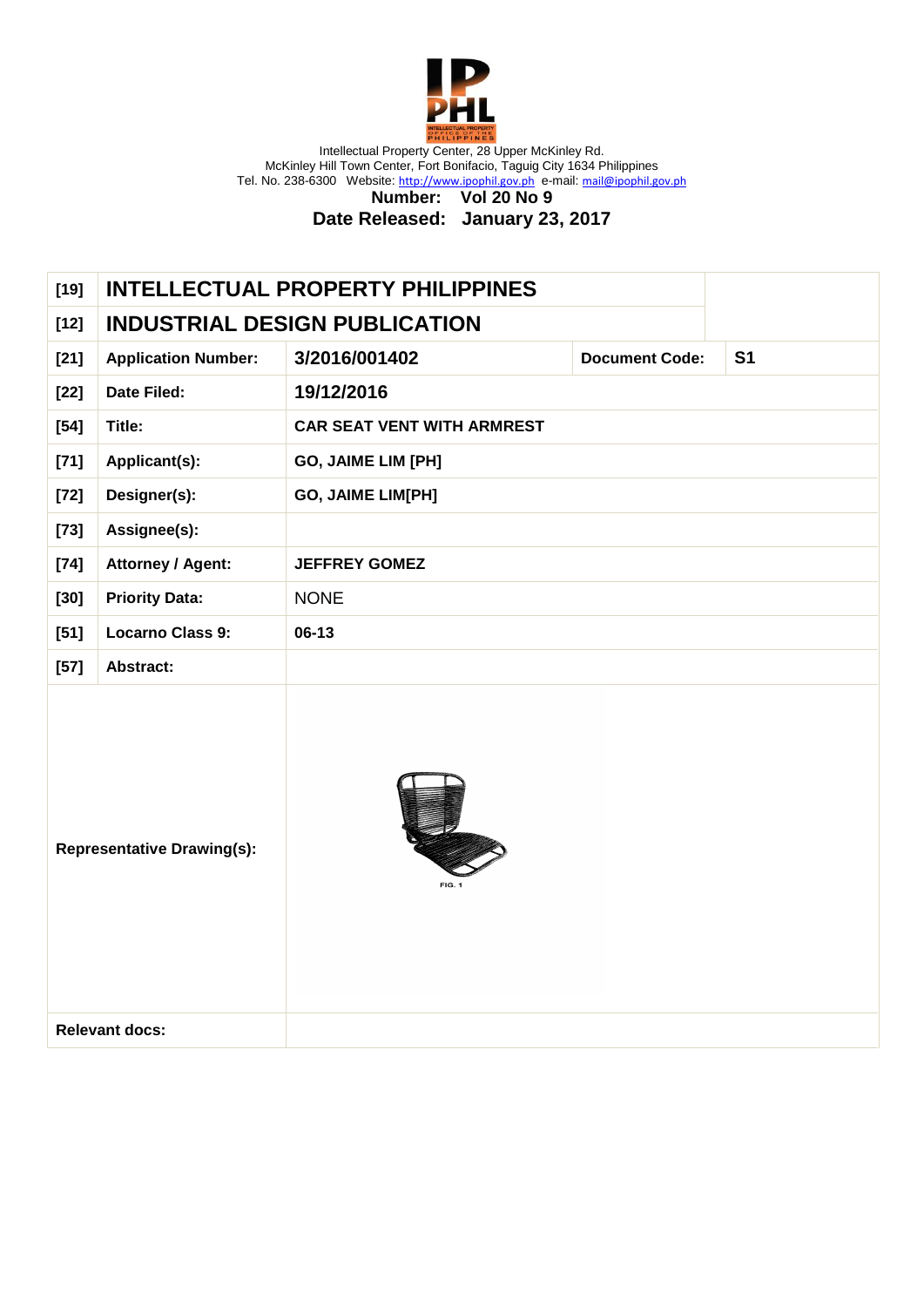

> **Number: Vol 20 No 9 Date Released: January 23, 2017**

| $[19]$                                              | <b>INTELLECTUAL PROPERTY PHILIPPINES</b> |                                      |                                               |                |  |
|-----------------------------------------------------|------------------------------------------|--------------------------------------|-----------------------------------------------|----------------|--|
| $[12]$                                              |                                          | <b>INDUSTRIAL DESIGN PUBLICATION</b> |                                               |                |  |
| $[21]$                                              | <b>Application Number:</b>               | 3/2016/001438                        | <b>Document Code:</b>                         | S <sub>1</sub> |  |
| $[22]$                                              | <b>Date Filed:</b>                       | 22/12/2016                           |                                               |                |  |
| $[54]$                                              | Title:                                   | <b>COFFEE TABLE</b>                  |                                               |                |  |
| $[71]$                                              | Applicant(s):                            | <b>DEDON GMBH [DE]</b>               |                                               |                |  |
| $[72]$                                              | Designer(s):                             | BARBER, Edward[UK]: OSGERBY, Jay[UK] |                                               |                |  |
| $[73]$                                              | Assignee(s):                             |                                      |                                               |                |  |
| $[74]$                                              | <b>Attorney / Agent:</b>                 |                                      | <b>OFFICE OF BAGAY-VILLAMOR &amp; FABIOSA</b> |                |  |
| $[30]$                                              | <b>Priority Data:</b>                    | <b>NONE</b>                          |                                               |                |  |
| $[51]$                                              | <b>Locarno Class 9:</b>                  | 06-03                                |                                               |                |  |
| $[57]$                                              | Abstract:                                |                                      |                                               |                |  |
| rth.<br><b>Representative Drawing(s):</b><br>Fig. 1 |                                          |                                      |                                               |                |  |
|                                                     | <b>Relevant docs:</b>                    |                                      |                                               |                |  |
|                                                     |                                          |                                      |                                               |                |  |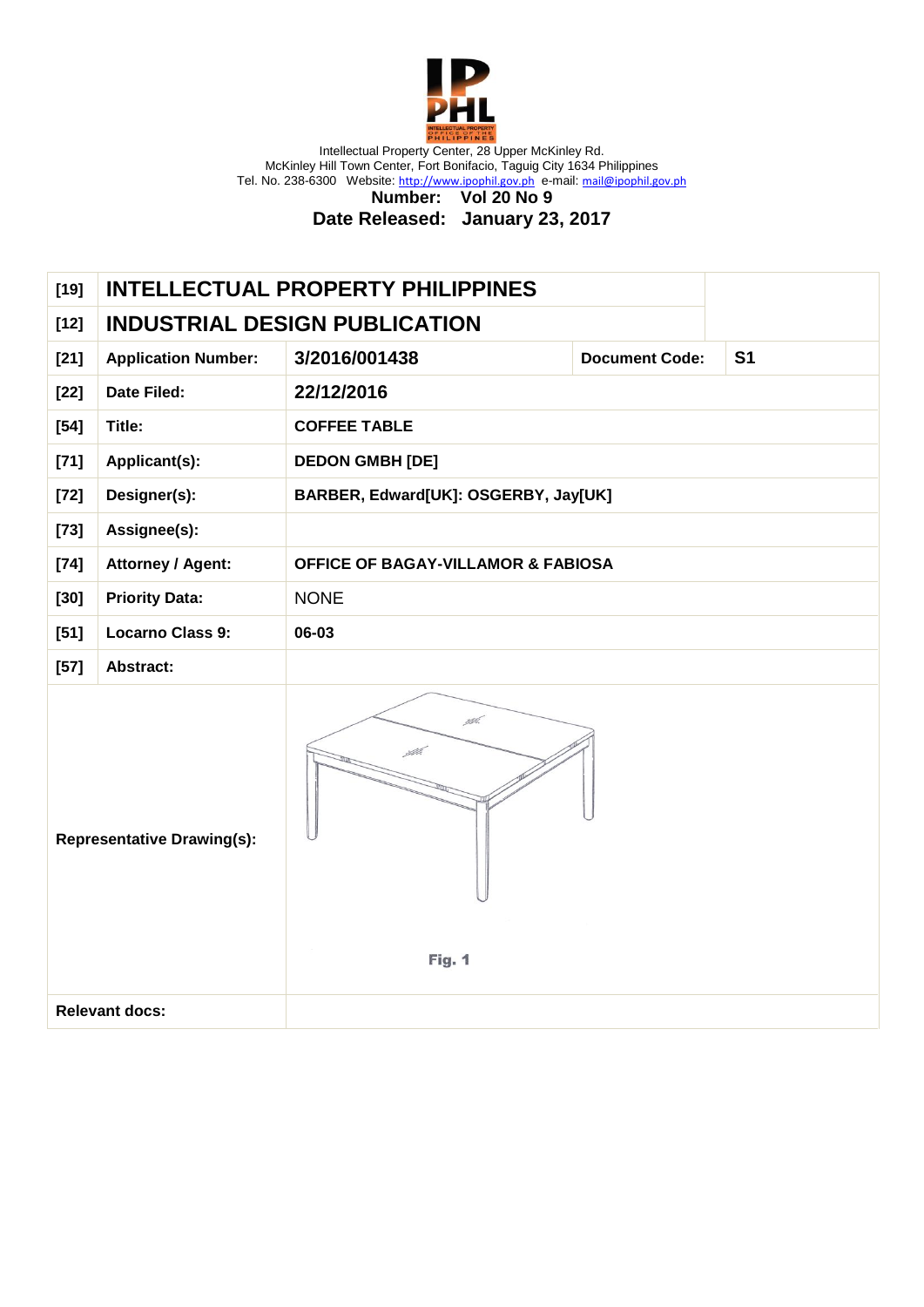

**Number: Vol 20 No 9**

| $[19]$                            |                            | <b>INTELLECTUAL PROPERTY PHILIPPINES</b>      |                       |                |
|-----------------------------------|----------------------------|-----------------------------------------------|-----------------------|----------------|
| $[12]$                            |                            | <b>INDUSTRIAL DESIGN PUBLICATION</b>          |                       |                |
| $[21]$                            | <b>Application Number:</b> | 3/2016/001439                                 | <b>Document Code:</b> | S <sub>1</sub> |
| $[22]$                            | <b>Date Filed:</b>         | 22/12/2016                                    |                       |                |
| $[54]$                            | Title:                     | <b>DINING TABLE</b>                           |                       |                |
| $[71]$                            | Applicant(s):              | <b>DEDON GMBH [DE]</b>                        |                       |                |
| $[72]$                            | Designer(s):               | BARBER, Edward[UK]: OSGERBY, Jay[UK]          |                       |                |
| $[73]$                            | Assignee(s):               |                                               |                       |                |
| $[74]$                            | <b>Attorney / Agent:</b>   | <b>OFFICE OF BAGAY-VILLAMOR &amp; FABIOSA</b> |                       |                |
| $[30]$                            | <b>Priority Data:</b>      | <b>NONE</b>                                   |                       |                |
| $[51]$                            | <b>Locarno Class 9:</b>    | 06-03                                         |                       |                |
| $[57]$                            | Abstract:                  |                                               |                       |                |
| <b>Representative Drawing(s):</b> |                            | Fig. 1                                        |                       |                |
|                                   | <b>Relevant docs:</b>      |                                               |                       |                |
|                                   |                            |                                               |                       |                |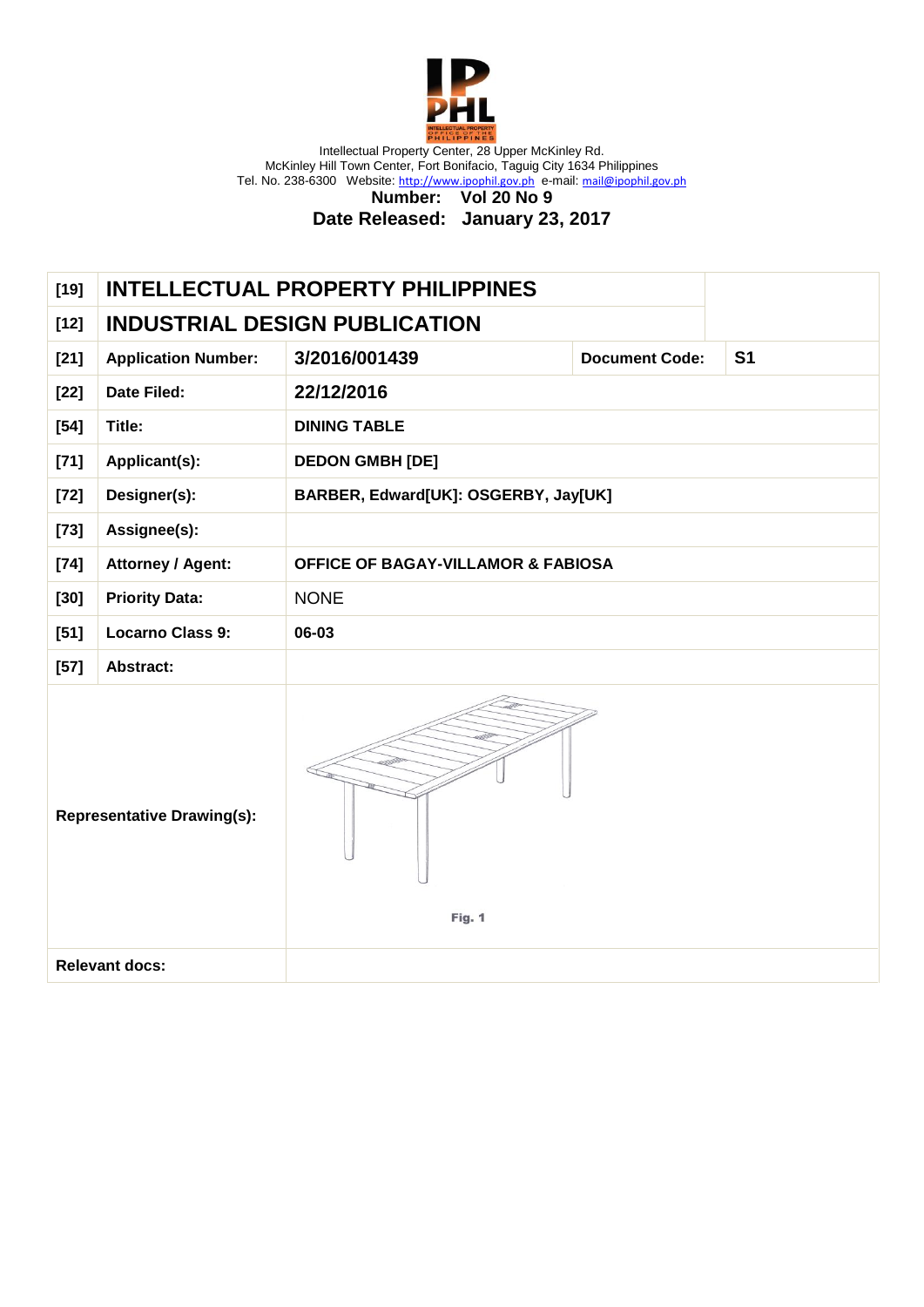

**Number: Vol 20 No 9**

| $[19]$ | <b>INTELLECTUAL PROPERTY PHILIPPINES</b>                                  |                                               |                       |                |
|--------|---------------------------------------------------------------------------|-----------------------------------------------|-----------------------|----------------|
| $[12]$ |                                                                           | <b>INDUSTRIAL DESIGN PUBLICATION</b>          |                       |                |
| $[21]$ | <b>Application Number:</b>                                                | 3/2016/001440                                 | <b>Document Code:</b> | S <sub>1</sub> |
| $[22]$ | <b>Date Filed:</b>                                                        | 22/12/2016                                    |                       |                |
| $[54]$ | Title:                                                                    | <b>LOUNGE CHAIR</b>                           |                       |                |
| $[71]$ | Applicant(s):                                                             | <b>DEDON GMBH [DE]</b>                        |                       |                |
| $[72]$ | Designer(s):                                                              | BARBER, Edward[UK]: OSGERBY, Jay[UK]          |                       |                |
| $[73]$ | Assignee(s):                                                              |                                               |                       |                |
| $[74]$ | <b>Attorney / Agent:</b>                                                  | <b>OFFICE OF BAGAY-VILLAMOR &amp; FABIOSA</b> |                       |                |
| $[30]$ | <b>Priority Data:</b>                                                     | <b>NONE</b>                                   |                       |                |
| $[51]$ | <b>Locarno Class 9:</b>                                                   | 06-01                                         |                       |                |
| $[57]$ | <b>Abstract:</b>                                                          |                                               |                       |                |
|        | <b>RECORDS AND RECORDS</b><br><b>Representative Drawing(s):</b><br>Fig. 1 |                                               |                       |                |
|        | <b>Relevant docs:</b>                                                     |                                               |                       |                |
|        |                                                                           |                                               |                       |                |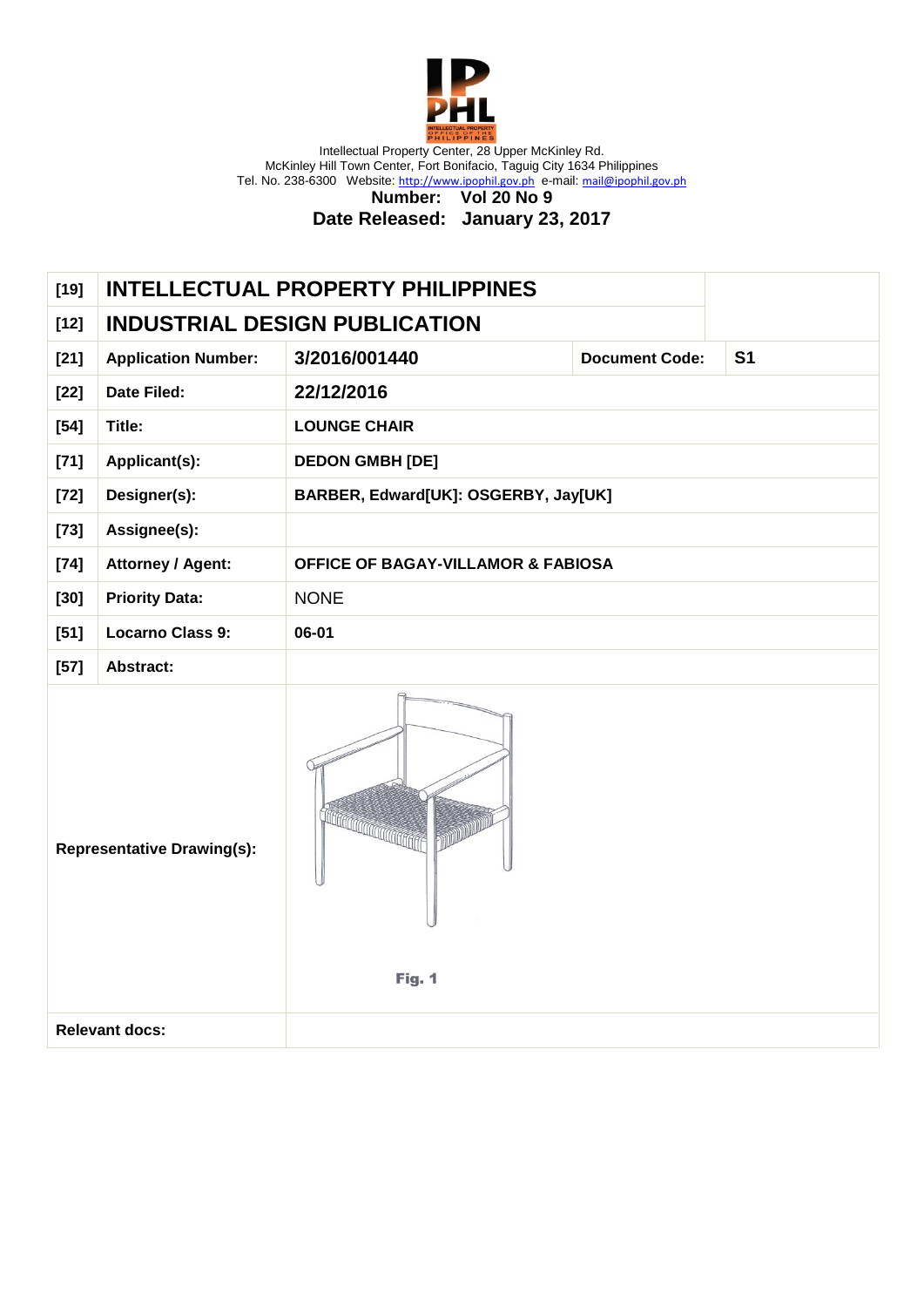

**Number: Vol 20 No 9**

| $[19]$                                            |                            | <b>INTELLECTUAL PROPERTY PHILIPPINES</b>      |                       |                |
|---------------------------------------------------|----------------------------|-----------------------------------------------|-----------------------|----------------|
| $[12]$                                            |                            | <b>INDUSTRIAL DESIGN PUBLICATION</b>          |                       |                |
| $[21]$                                            | <b>Application Number:</b> | 3/2016/001442                                 | <b>Document Code:</b> | S <sub>1</sub> |
| $[22]$                                            | Date Filed:                | 22/12/2016                                    |                       |                |
| $[54]$                                            | Title:                     | <b>LOUNGE CHAIR</b>                           |                       |                |
| $[71]$                                            | Applicant(s):              | <b>DEDON GmbH [DE]</b>                        |                       |                |
| $[72]$                                            | Designer(s):               | <b>MASSAUD, Jean-Marie[FR]</b>                |                       |                |
| $[73]$                                            | Assignee(s):               |                                               |                       |                |
| $[74]$                                            | <b>Attorney / Agent:</b>   | <b>OFFICE OF BAGAY-VILLAMOR &amp; FABIOSA</b> |                       |                |
| $[30]$                                            | <b>Priority Data:</b>      | <b>NONE</b>                                   |                       |                |
| $[51]$                                            | <b>Locarno Class 9:</b>    | 06-01                                         |                       |                |
| $[57]$                                            | Abstract:                  |                                               |                       |                |
| ∦.<br><b>Representative Drawing(s):</b><br>Fig. 1 |                            |                                               |                       |                |
|                                                   | <b>Relevant docs:</b>      |                                               |                       |                |
|                                                   |                            |                                               |                       |                |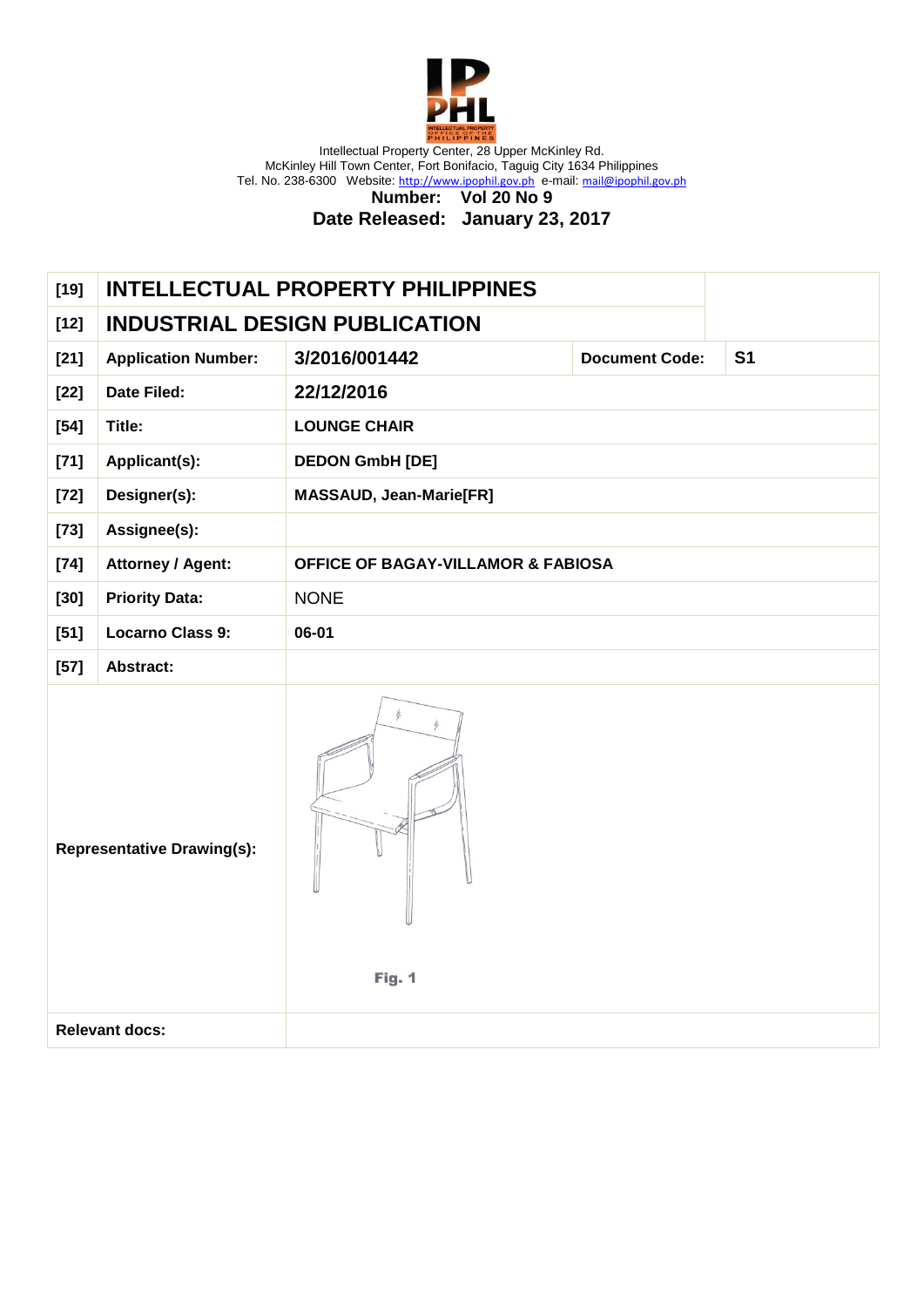

**Number: Vol 20 No 9 Date Released: January 23, 2017**

| $[19]$                            |                            | <b>INTELLECTUAL PROPERTY PHILIPPINES</b>      |                       |           |
|-----------------------------------|----------------------------|-----------------------------------------------|-----------------------|-----------|
| $[12]$                            |                            | <b>INDUSTRIAL DESIGN PUBLICATION</b>          |                       |           |
| $[21]$                            | <b>Application Number:</b> | 3/2016/001443                                 | <b>Document Code:</b> | <b>S1</b> |
| $[22]$                            | Date Filed:                | 22/12/2016                                    |                       |           |
| $[54]$                            | Title:                     | <b>BOTTLE</b>                                 |                       |           |
| $[71]$                            | Applicant(s):              | <b>SAVERGLASS [FR]</b>                        |                       |           |
| $[72]$                            | Designer(s):               | LAURET, Richard[FR]                           |                       |           |
| $[73]$                            | Assignee(s):               |                                               |                       |           |
| $[74]$                            | <b>Attorney / Agent:</b>   | SALUDO FERNANDEZ AQUINO AND TALEON (SAFA LAW) |                       |           |
| $[30]$                            | <b>Priority Data:</b>      | 003300292-0001 08/07/2016 EP                  |                       |           |
| $[51]$                            | <b>Locarno Class 9:</b>    | 09-01                                         |                       |           |
| $[57]$                            | Abstract:                  |                                               |                       |           |
| <b>Representative Drawing(s):</b> |                            | Fig. 1                                        |                       |           |
|                                   | <b>Relevant docs:</b>      |                                               |                       |           |
|                                   |                            |                                               |                       |           |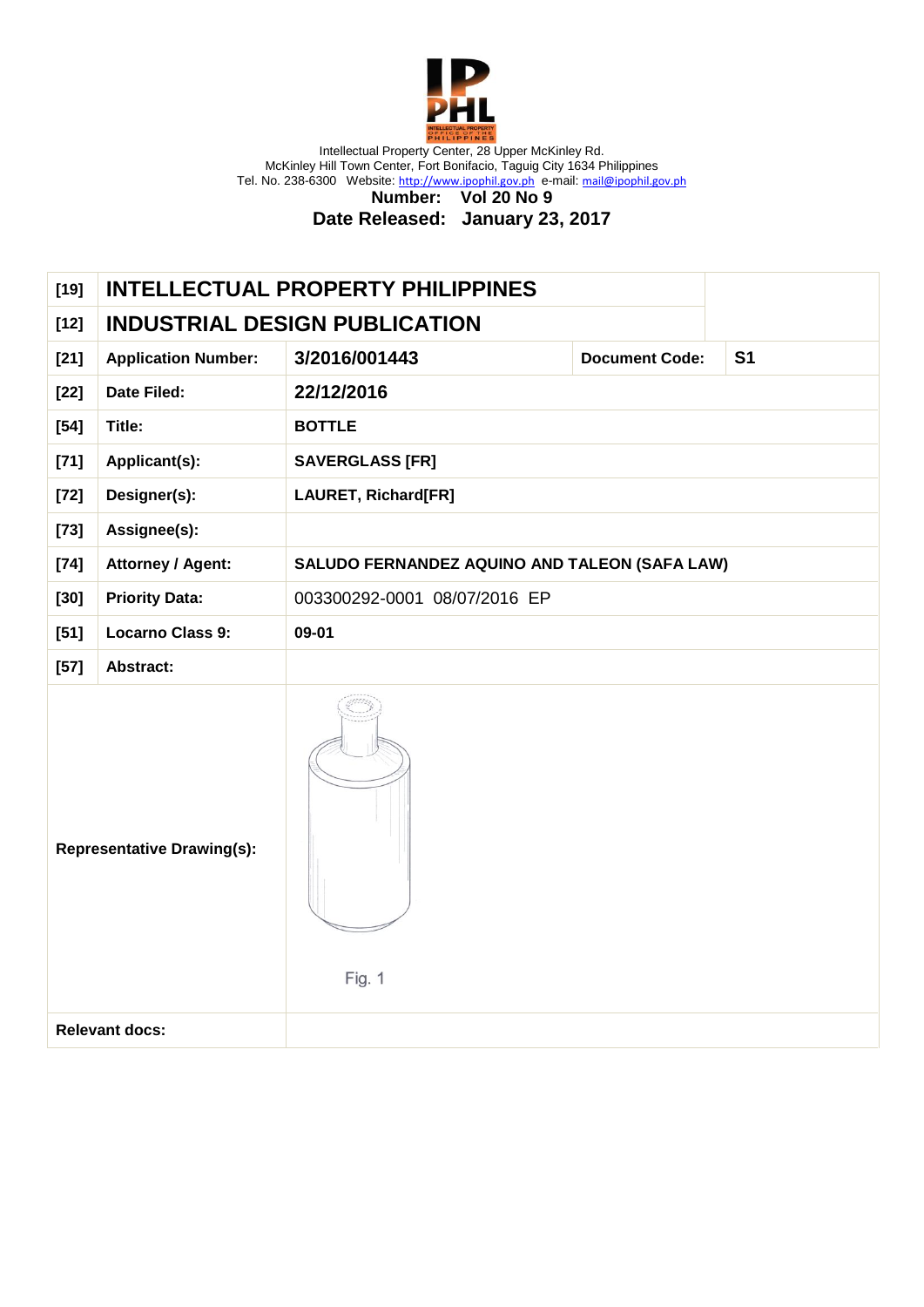

**Number: Vol 20 No 9**

| <b>INTELLECTUAL PROPERTY PHILIPPINES</b> |                                                            |                                      |                |  |
|------------------------------------------|------------------------------------------------------------|--------------------------------------|----------------|--|
|                                          |                                                            |                                      |                |  |
| <b>Application Number:</b>               | 3/2016/001444                                              | <b>Document Code:</b>                | S <sub>1</sub> |  |
| <b>Date Filed:</b>                       | 22/12/2016                                                 |                                      |                |  |
| Title:                                   | <b>SOFA CHAIR</b>                                          |                                      |                |  |
| Applicant(s):                            | <b>DEDON GmbH [DE]</b>                                     |                                      |                |  |
| Designer(s):                             | <b>BOZZOLI, Lorenza[IT]</b>                                |                                      |                |  |
| Assignee(s):                             |                                                            |                                      |                |  |
| <b>Attorney / Agent:</b>                 | <b>OFFICE OF BAGAY-VILLAMOR &amp; FABIOSA</b>              |                                      |                |  |
| <b>Priority Data:</b>                    | <b>NONE</b>                                                |                                      |                |  |
| <b>Locarno Class 9:</b>                  | 06-01                                                      |                                      |                |  |
| Abstract:                                |                                                            |                                      |                |  |
|                                          | <b>FIG. 1</b>                                              |                                      |                |  |
|                                          |                                                            |                                      |                |  |
|                                          | <b>Representative Drawing(s):</b><br><b>Relevant docs:</b> | <b>INDUSTRIAL DESIGN PUBLICATION</b> |                |  |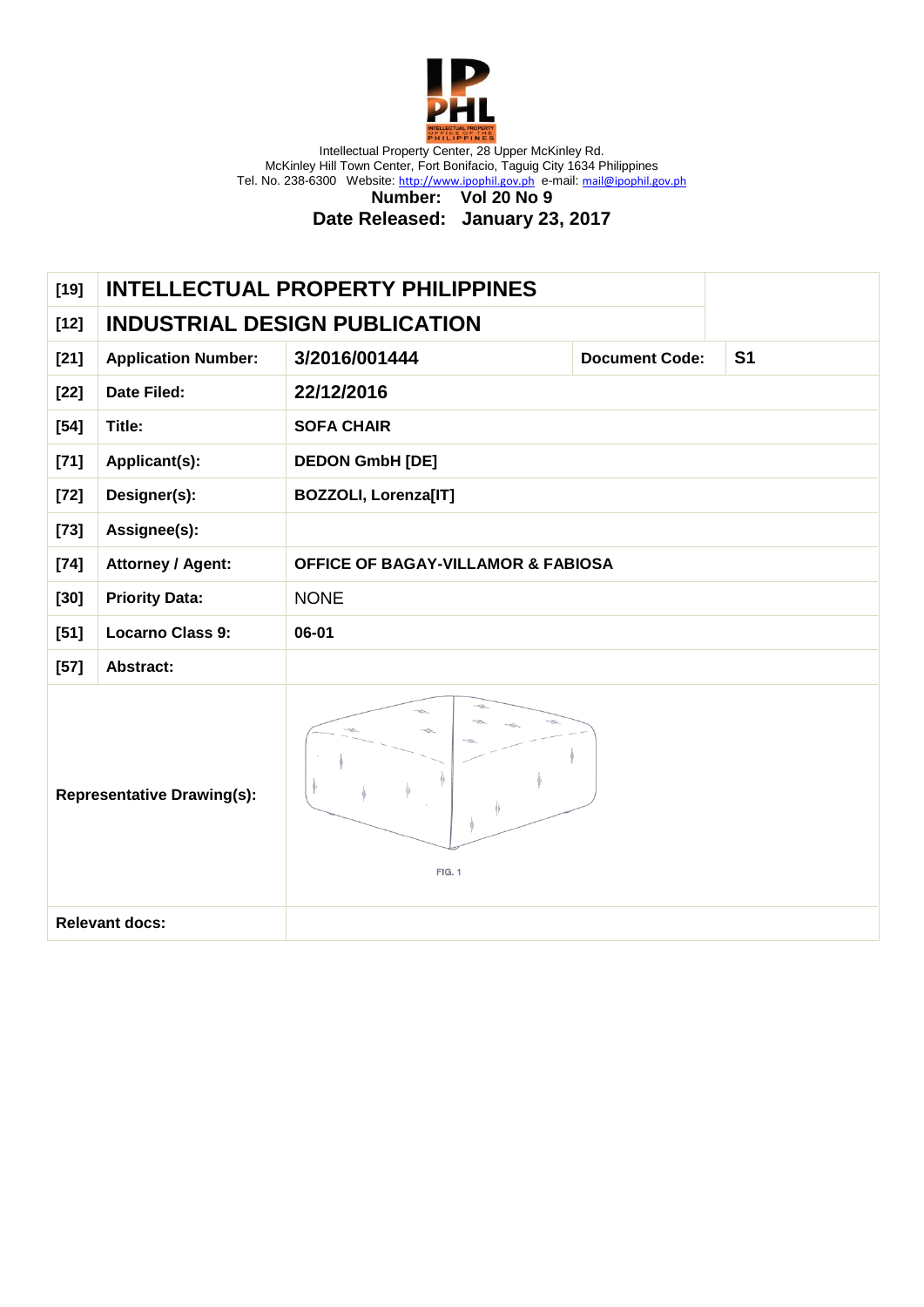

**Number: Vol 20 No 9**

| $[19]$ | <b>INTELLECTUAL PROPERTY PHILIPPINES</b> |                |                                                                       |                       |                |
|--------|------------------------------------------|----------------|-----------------------------------------------------------------------|-----------------------|----------------|
| $[12]$ | <b>INDUSTRIAL DESIGN PUBLICATION</b>     |                |                                                                       |                       |                |
| $[21]$ | <b>Application Number:</b>               | 3/2016/001452  |                                                                       | <b>Document Code:</b> | S <sub>1</sub> |
| $[22]$ | Date Filed:                              | 22/12/2016     |                                                                       |                       |                |
| $[54]$ | Title:                                   |                | ORAL CARE IMPLEMENT PACKAGE                                           |                       |                |
| $[71]$ | Applicant(s):                            |                | <b>COLGATE-PALMOLIVE COMPANY [US]</b>                                 |                       |                |
| $[72]$ | Designer(s):                             | <b>MEI[CN]</b> | MOSKOVICH, Robert[US]: XI, Wen Jin[CN]: WAINLESS, DANIEL[US]: JI, YAN |                       |                |
| $[73]$ | Assignee(s):                             |                |                                                                       |                       |                |
| $[74]$ | <b>Attorney / Agent:</b>                 |                | <b>VILLARAZA &amp; ANGANGCO</b>                                       |                       |                |
| $[30]$ | <b>Priority Data:</b>                    |                | 29/570997 13/07/2016 US                                               |                       |                |
| $[51]$ | <b>Locarno Class 9:</b>                  | 09-03          |                                                                       |                       |                |
| $[57]$ | Abstract:                                |                |                                                                       |                       |                |
|        | <b>Representative Drawing(s):</b>        |                | <b>FIG. 1</b>                                                         |                       |                |
|        | <b>Relevant docs:</b>                    |                |                                                                       |                       |                |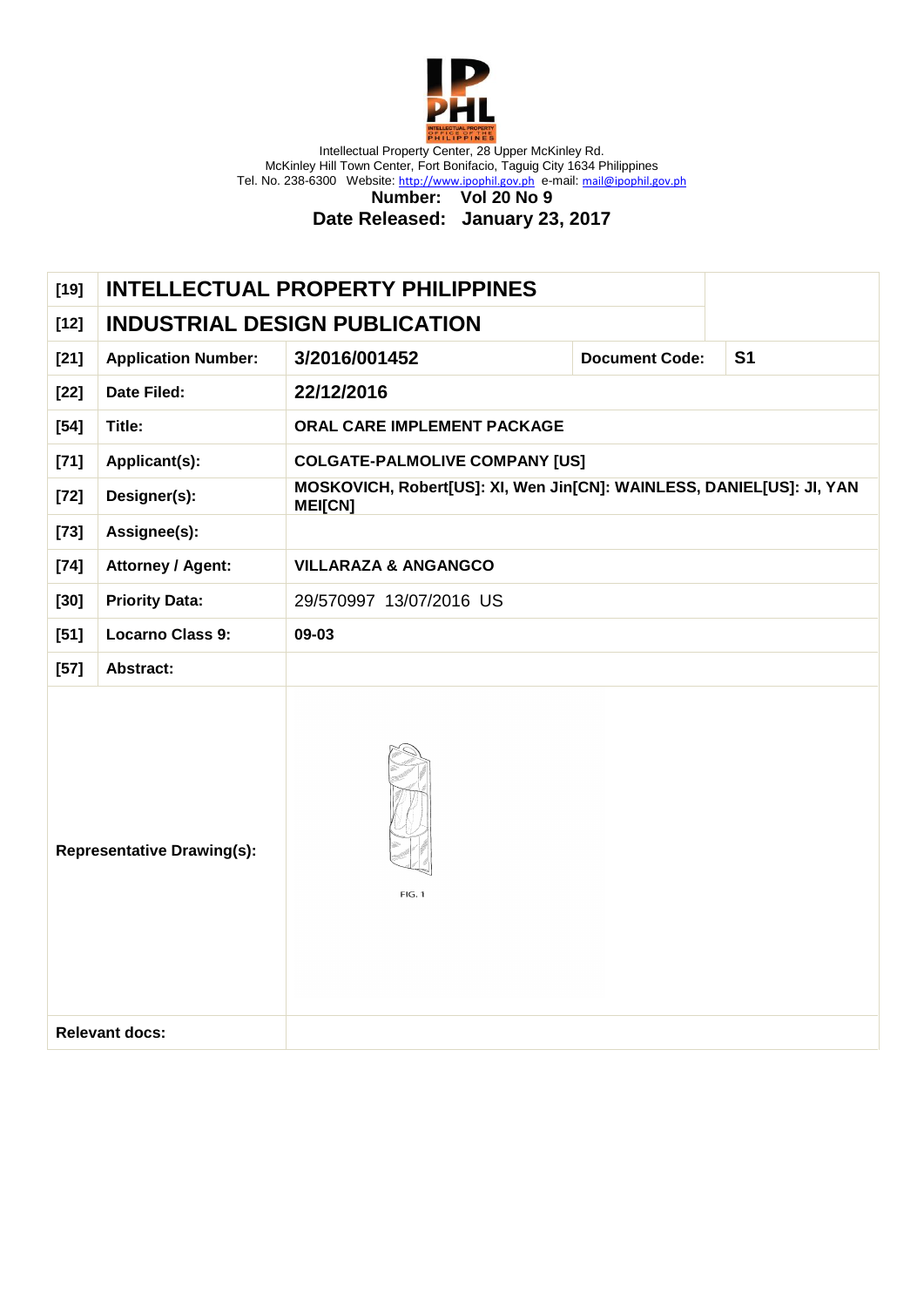

**Number: Vol 20 No 9**

| <b>INDUSTRIAL DESIGN PUBLICATION</b><br>$[12]$<br>3/2016/001457<br><b>Document Code:</b><br><b>S1</b><br>$[21]$<br><b>Application Number:</b><br>22/12/2016<br><b>Date Filed:</b><br>$[22]$<br>Title:<br>ORAL CARE IMPLEMENT PACKAGE<br>$[54]$<br><b>COLGATE-PALMOLIVE COMPANY [US]</b><br>$[71]$<br>Applicant(s):<br>MOSKOVICH, Robert[US]: XI, Wen Jin[CN]: WAINLESS, DANIEL[US]: JI, YAN<br>Designer(s):<br>$[72]$<br><b>MEI[CN]</b><br>Assignee(s):<br>$[73]$<br>$[74]$<br><b>Attorney / Agent:</b><br><b>VILLARAZA &amp; ANGANGCO</b><br><b>Priority Data:</b><br>29/570,995 13/07/2016 US<br>$[30]$<br><b>Locarno Class 9:</b><br>09-03<br>$[51]$<br>$[57]$<br>Abstract:<br><b>Representative Drawing(s):</b><br><b>FIG. 1</b><br><b>Relevant docs:</b> | $[19]$ | <b>INTELLECTUAL PROPERTY PHILIPPINES</b> |  |  |  |  |
|---------------------------------------------------------------------------------------------------------------------------------------------------------------------------------------------------------------------------------------------------------------------------------------------------------------------------------------------------------------------------------------------------------------------------------------------------------------------------------------------------------------------------------------------------------------------------------------------------------------------------------------------------------------------------------------------------------------------------------------------------------------|--------|------------------------------------------|--|--|--|--|
|                                                                                                                                                                                                                                                                                                                                                                                                                                                                                                                                                                                                                                                                                                                                                               |        |                                          |  |  |  |  |
|                                                                                                                                                                                                                                                                                                                                                                                                                                                                                                                                                                                                                                                                                                                                                               |        |                                          |  |  |  |  |
|                                                                                                                                                                                                                                                                                                                                                                                                                                                                                                                                                                                                                                                                                                                                                               |        |                                          |  |  |  |  |
|                                                                                                                                                                                                                                                                                                                                                                                                                                                                                                                                                                                                                                                                                                                                                               |        |                                          |  |  |  |  |
|                                                                                                                                                                                                                                                                                                                                                                                                                                                                                                                                                                                                                                                                                                                                                               |        |                                          |  |  |  |  |
|                                                                                                                                                                                                                                                                                                                                                                                                                                                                                                                                                                                                                                                                                                                                                               |        |                                          |  |  |  |  |
|                                                                                                                                                                                                                                                                                                                                                                                                                                                                                                                                                                                                                                                                                                                                                               |        |                                          |  |  |  |  |
|                                                                                                                                                                                                                                                                                                                                                                                                                                                                                                                                                                                                                                                                                                                                                               |        |                                          |  |  |  |  |
|                                                                                                                                                                                                                                                                                                                                                                                                                                                                                                                                                                                                                                                                                                                                                               |        |                                          |  |  |  |  |
|                                                                                                                                                                                                                                                                                                                                                                                                                                                                                                                                                                                                                                                                                                                                                               |        |                                          |  |  |  |  |
|                                                                                                                                                                                                                                                                                                                                                                                                                                                                                                                                                                                                                                                                                                                                                               |        |                                          |  |  |  |  |
|                                                                                                                                                                                                                                                                                                                                                                                                                                                                                                                                                                                                                                                                                                                                                               |        |                                          |  |  |  |  |
|                                                                                                                                                                                                                                                                                                                                                                                                                                                                                                                                                                                                                                                                                                                                                               |        |                                          |  |  |  |  |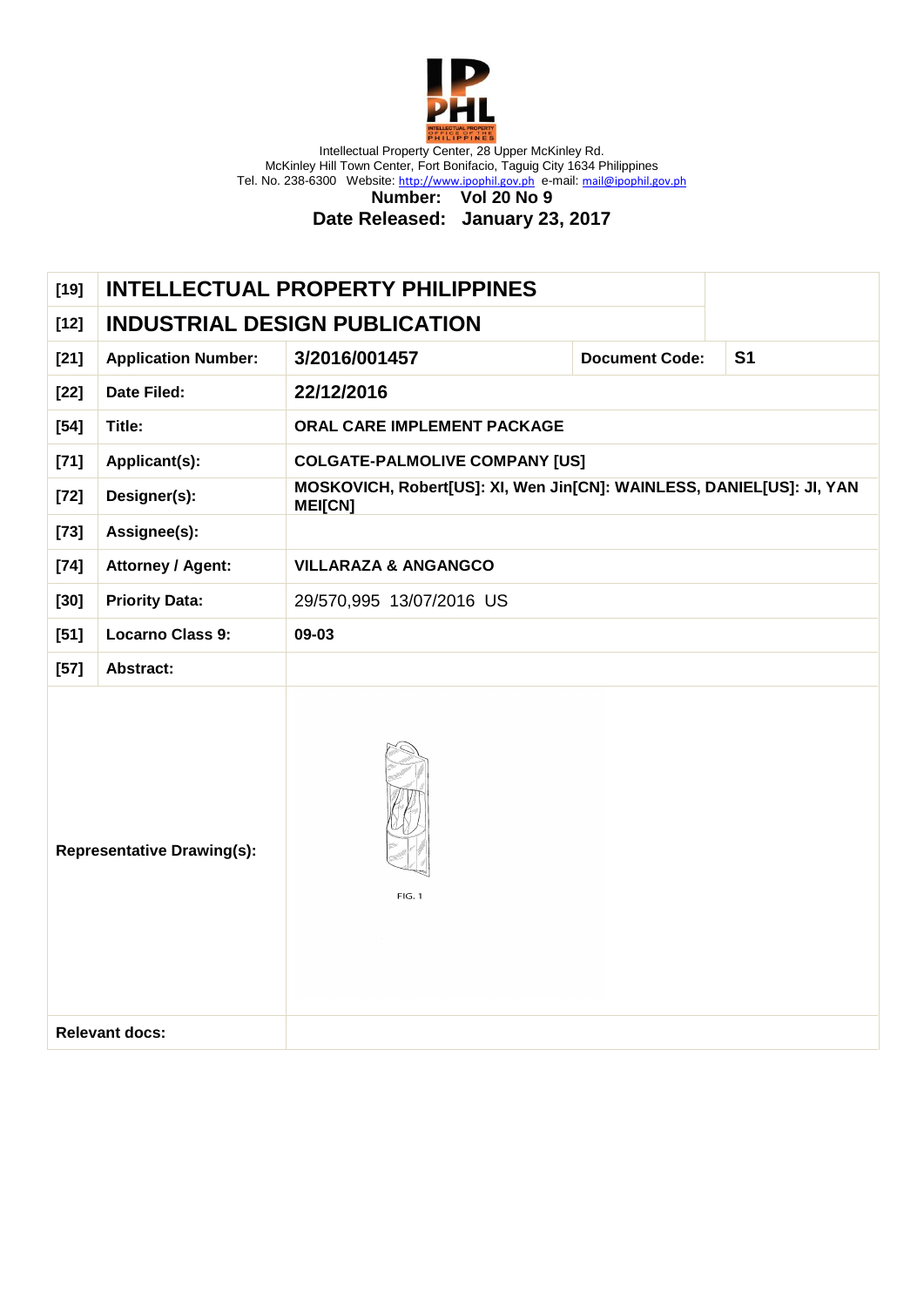

**Number: Vol 20 No 9**

| <b>INDUSTRIAL DESIGN PUBLICATION</b><br>$[12]$<br>3/2016/001464<br><b>Document Code:</b><br>S <sub>1</sub><br>$[21]$<br><b>Application Number:</b><br>23/12/2016<br>Date Filed:<br>$[22]$<br>Title:<br>A BATHROOM RACK<br>$[54]$<br>$[71]$<br>Applicant(s):<br><b>ELISA G. CHUA [PH]</b><br>Designer(s):<br><b>ELISA G. CHUA[PH]</b><br>$[72]$<br>Assignee(s):<br>$[73]$<br><b>Attorney / Agent:</b><br>$[74]$<br><b>Priority Data:</b><br>$[30]$<br><b>NONE</b><br><b>Locarno Class 9:</b><br>06-04<br>$[51]$<br>$[57]$<br>Abstract:<br><b>Representative Drawing(s):</b><br>FIG. 1<br><b>Relevant docs:</b> | $[19]$ | <b>INTELLECTUAL PROPERTY PHILIPPINES</b> |  |
|---------------------------------------------------------------------------------------------------------------------------------------------------------------------------------------------------------------------------------------------------------------------------------------------------------------------------------------------------------------------------------------------------------------------------------------------------------------------------------------------------------------------------------------------------------------------------------------------------------------|--------|------------------------------------------|--|
|                                                                                                                                                                                                                                                                                                                                                                                                                                                                                                                                                                                                               |        |                                          |  |
|                                                                                                                                                                                                                                                                                                                                                                                                                                                                                                                                                                                                               |        |                                          |  |
|                                                                                                                                                                                                                                                                                                                                                                                                                                                                                                                                                                                                               |        |                                          |  |
|                                                                                                                                                                                                                                                                                                                                                                                                                                                                                                                                                                                                               |        |                                          |  |
|                                                                                                                                                                                                                                                                                                                                                                                                                                                                                                                                                                                                               |        |                                          |  |
|                                                                                                                                                                                                                                                                                                                                                                                                                                                                                                                                                                                                               |        |                                          |  |
|                                                                                                                                                                                                                                                                                                                                                                                                                                                                                                                                                                                                               |        |                                          |  |
|                                                                                                                                                                                                                                                                                                                                                                                                                                                                                                                                                                                                               |        |                                          |  |
|                                                                                                                                                                                                                                                                                                                                                                                                                                                                                                                                                                                                               |        |                                          |  |
|                                                                                                                                                                                                                                                                                                                                                                                                                                                                                                                                                                                                               |        |                                          |  |
|                                                                                                                                                                                                                                                                                                                                                                                                                                                                                                                                                                                                               |        |                                          |  |
|                                                                                                                                                                                                                                                                                                                                                                                                                                                                                                                                                                                                               |        |                                          |  |
|                                                                                                                                                                                                                                                                                                                                                                                                                                                                                                                                                                                                               |        |                                          |  |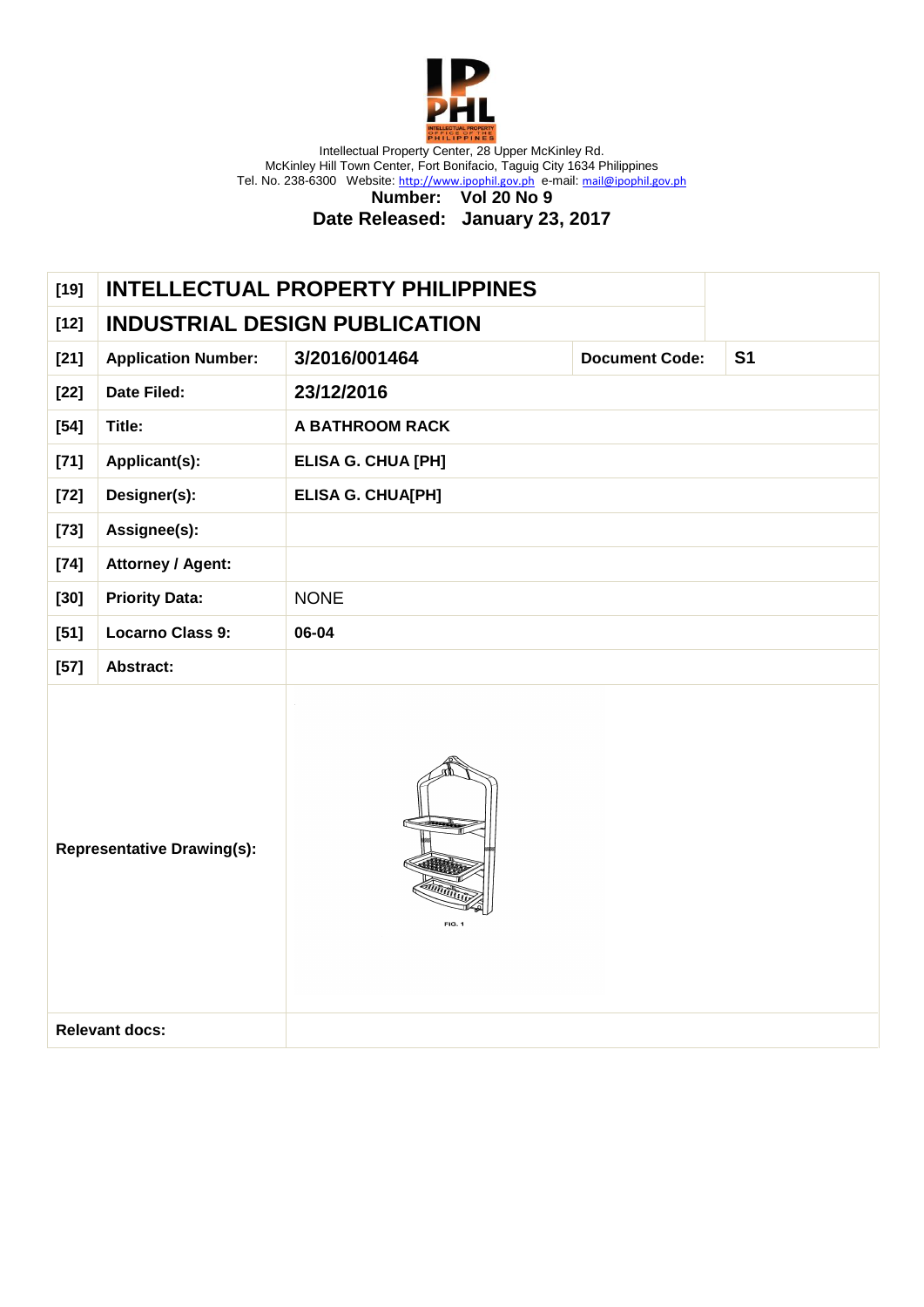

**Number: Vol 20 No 9**

| <b>INDUSTRIAL DESIGN PUBLICATION</b><br>$[12]$<br>3/2016/001465<br>S <sub>1</sub><br>$[21]$<br><b>Application Number:</b><br><b>Document Code:</b><br>23/12/2016<br>Date Filed:<br>$[22]$<br>Title:<br>A CONTAINER WITH COVER<br>$[54]$<br>$[71]$<br>Applicant(s):<br><b>ELISA G. CHUA [PH]</b><br>Designer(s):<br><b>ELISA G. CHUA[PH]</b><br>$[72]$<br>Assignee(s):<br>$[73]$<br><b>Attorney / Agent:</b><br>$[74]$<br><b>Priority Data:</b><br>$[30]$<br><b>NONE</b><br><b>Locarno Class 9:</b><br>$[51]$<br>09-07<br>$[57]$<br>Abstract:<br>ದ್ದೇ<br>్లిక<br><b>Representative Drawing(s):</b><br>FIG. 1<br><b>Relevant docs:</b> | $[19]$ |  | <b>INTELLECTUAL PROPERTY PHILIPPINES</b> |  |  |
|--------------------------------------------------------------------------------------------------------------------------------------------------------------------------------------------------------------------------------------------------------------------------------------------------------------------------------------------------------------------------------------------------------------------------------------------------------------------------------------------------------------------------------------------------------------------------------------------------------------------------------------|--------|--|------------------------------------------|--|--|
|                                                                                                                                                                                                                                                                                                                                                                                                                                                                                                                                                                                                                                      |        |  |                                          |  |  |
|                                                                                                                                                                                                                                                                                                                                                                                                                                                                                                                                                                                                                                      |        |  |                                          |  |  |
|                                                                                                                                                                                                                                                                                                                                                                                                                                                                                                                                                                                                                                      |        |  |                                          |  |  |
|                                                                                                                                                                                                                                                                                                                                                                                                                                                                                                                                                                                                                                      |        |  |                                          |  |  |
|                                                                                                                                                                                                                                                                                                                                                                                                                                                                                                                                                                                                                                      |        |  |                                          |  |  |
|                                                                                                                                                                                                                                                                                                                                                                                                                                                                                                                                                                                                                                      |        |  |                                          |  |  |
|                                                                                                                                                                                                                                                                                                                                                                                                                                                                                                                                                                                                                                      |        |  |                                          |  |  |
|                                                                                                                                                                                                                                                                                                                                                                                                                                                                                                                                                                                                                                      |        |  |                                          |  |  |
|                                                                                                                                                                                                                                                                                                                                                                                                                                                                                                                                                                                                                                      |        |  |                                          |  |  |
|                                                                                                                                                                                                                                                                                                                                                                                                                                                                                                                                                                                                                                      |        |  |                                          |  |  |
|                                                                                                                                                                                                                                                                                                                                                                                                                                                                                                                                                                                                                                      |        |  |                                          |  |  |
|                                                                                                                                                                                                                                                                                                                                                                                                                                                                                                                                                                                                                                      |        |  |                                          |  |  |
|                                                                                                                                                                                                                                                                                                                                                                                                                                                                                                                                                                                                                                      |        |  |                                          |  |  |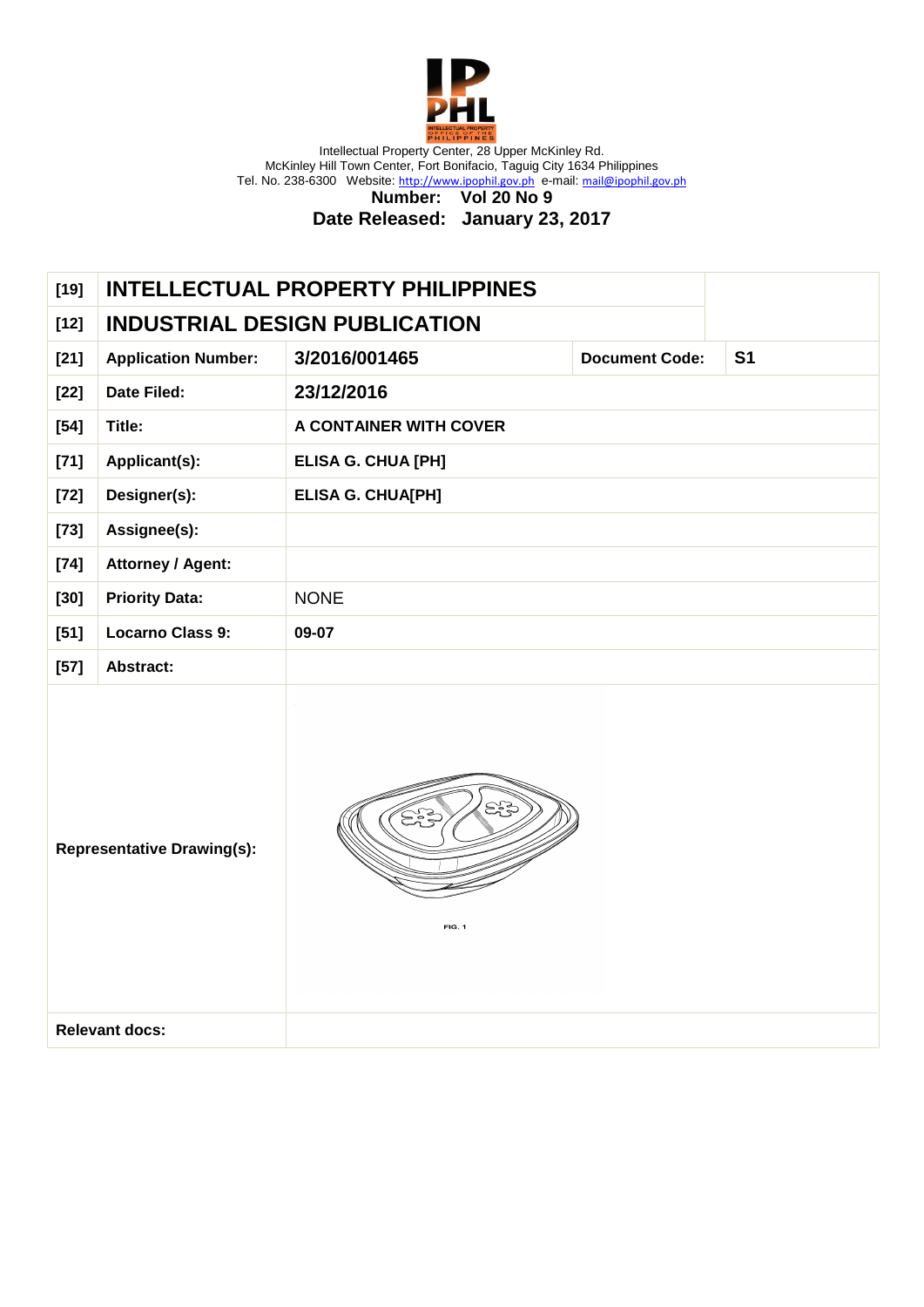

**Number: Vol 20 No 9**

| <b>INDUSTRIAL DESIGN PUBLICATION</b><br>$[12]$<br>3/2016/001466<br>S <sub>1</sub><br>$[21]$<br><b>Application Number:</b><br><b>Document Code:</b><br>23/12/2016<br>Date Filed:<br>$[22]$<br>$[54]$<br>Title:<br><b>BASKET</b><br>$[71]$<br>Applicant(s):<br><b>ELISA G. CHUA [PH]</b><br>Designer(s):<br><b>ELISA G. CHUA[PH]</b><br>$[72]$<br>Assignee(s):<br>$[73]$<br>$[74]$<br><b>Attorney / Agent:</b><br><b>Priority Data:</b><br>$[30]$<br><b>NONE</b><br><b>Locarno Class 9:</b><br>$[51]$<br>07-07<br>$[57]$<br>Abstract:<br><b>Representative Drawing(s):</b><br>FIG. 1<br><b>Relevant docs:</b> | $[19]$ |  | <b>INTELLECTUAL PROPERTY PHILIPPINES</b> |  |  |
|-------------------------------------------------------------------------------------------------------------------------------------------------------------------------------------------------------------------------------------------------------------------------------------------------------------------------------------------------------------------------------------------------------------------------------------------------------------------------------------------------------------------------------------------------------------------------------------------------------------|--------|--|------------------------------------------|--|--|
|                                                                                                                                                                                                                                                                                                                                                                                                                                                                                                                                                                                                             |        |  |                                          |  |  |
|                                                                                                                                                                                                                                                                                                                                                                                                                                                                                                                                                                                                             |        |  |                                          |  |  |
|                                                                                                                                                                                                                                                                                                                                                                                                                                                                                                                                                                                                             |        |  |                                          |  |  |
|                                                                                                                                                                                                                                                                                                                                                                                                                                                                                                                                                                                                             |        |  |                                          |  |  |
|                                                                                                                                                                                                                                                                                                                                                                                                                                                                                                                                                                                                             |        |  |                                          |  |  |
|                                                                                                                                                                                                                                                                                                                                                                                                                                                                                                                                                                                                             |        |  |                                          |  |  |
|                                                                                                                                                                                                                                                                                                                                                                                                                                                                                                                                                                                                             |        |  |                                          |  |  |
|                                                                                                                                                                                                                                                                                                                                                                                                                                                                                                                                                                                                             |        |  |                                          |  |  |
|                                                                                                                                                                                                                                                                                                                                                                                                                                                                                                                                                                                                             |        |  |                                          |  |  |
|                                                                                                                                                                                                                                                                                                                                                                                                                                                                                                                                                                                                             |        |  |                                          |  |  |
|                                                                                                                                                                                                                                                                                                                                                                                                                                                                                                                                                                                                             |        |  |                                          |  |  |
|                                                                                                                                                                                                                                                                                                                                                                                                                                                                                                                                                                                                             |        |  |                                          |  |  |
|                                                                                                                                                                                                                                                                                                                                                                                                                                                                                                                                                                                                             |        |  |                                          |  |  |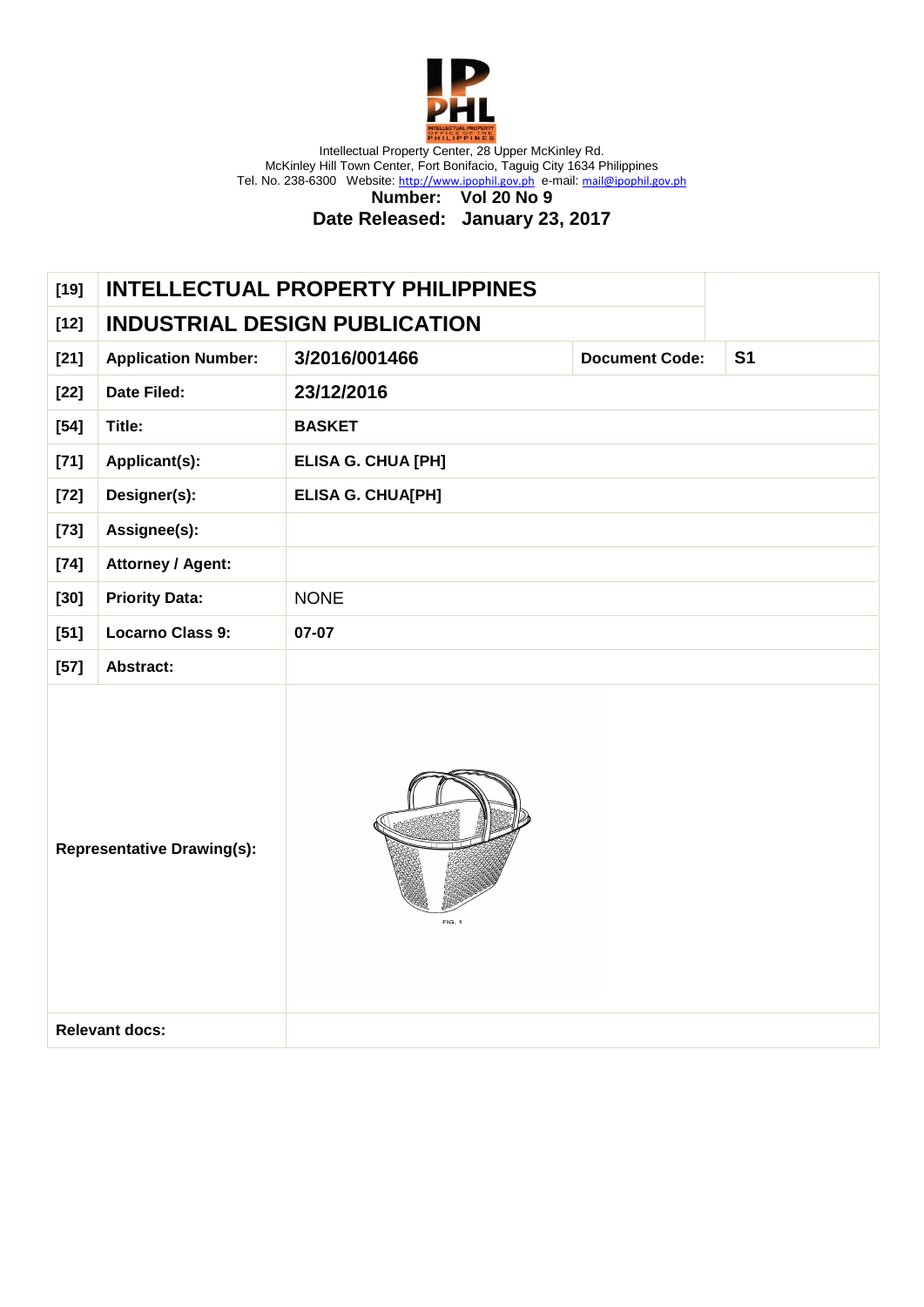

**Number: Vol 20 No 9**

| $[19]$ |                                      | <b>INTELLECTUAL PROPERTY PHILIPPINES</b> |                       |                |
|--------|--------------------------------------|------------------------------------------|-----------------------|----------------|
| $[12]$ | <b>INDUSTRIAL DESIGN PUBLICATION</b> |                                          |                       |                |
| $[21]$ | <b>Application Number:</b>           | 3/2016/001467                            | <b>Document Code:</b> | S <sub>1</sub> |
| $[22]$ | <b>Date Filed:</b>                   | 23/12/2016                               |                       |                |
| $[54]$ | Title:                               | <b>SPARE TIRE CARRIER</b>                |                       |                |
| $[71]$ | Applicant(s):                        | <b>TOYOMISU, INC. [PH]</b>               |                       |                |
| $[72]$ | Designer(s):                         | <b>ELADIO N. YLAGAN III[PH]</b>          |                       |                |
| $[73]$ | Assignee(s):                         |                                          |                       |                |
| $[74]$ | <b>Attorney / Agent:</b>             |                                          |                       |                |
| $[30]$ | <b>Priority Data:</b>                | <b>NONE</b>                              |                       |                |
| $[51]$ | <b>Locarno Class 9:</b>              | $12 - 02$                                |                       |                |
| $[57]$ | Abstract:                            |                                          |                       |                |
|        | <b>Representative Drawing(s):</b>    | Q<br>FIG. 1                              |                       |                |
|        | <b>Relevant docs:</b>                |                                          |                       |                |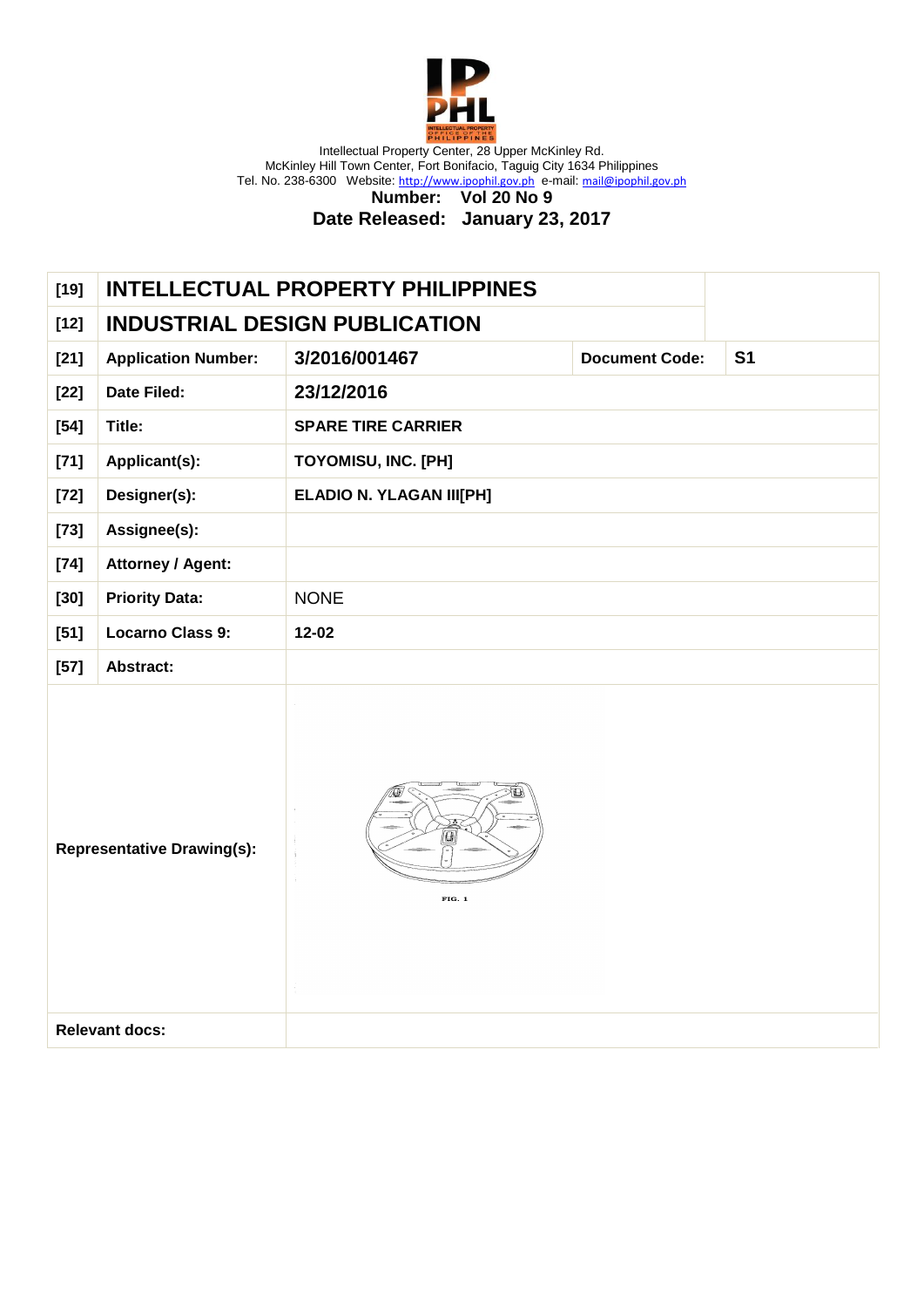

**Number: Vol 20 No 9**

| $[19]$                            |                                      | <b>INTELLECTUAL PROPERTY PHILIPPINES</b> |                       |                |
|-----------------------------------|--------------------------------------|------------------------------------------|-----------------------|----------------|
| $[12]$                            | <b>INDUSTRIAL DESIGN PUBLICATION</b> |                                          |                       |                |
| $[21]$                            | <b>Application Number:</b>           | 3/2016/001468                            | <b>Document Code:</b> | S <sub>1</sub> |
| $[22]$                            | Date Filed:                          | 23/12/2016                               |                       |                |
| $[54]$                            | Title:                               | <b>BIKE CARRIER</b>                      |                       |                |
| $[71]$                            | Applicant(s):                        | <b>TOYOMISU, INC. [PH]</b>               |                       |                |
| $[72]$                            | Designer(s):                         | <b>ELADIO N. YLAGAN III[PH]</b>          |                       |                |
| $[73]$                            | Assignee(s):                         |                                          |                       |                |
| $[74]$                            | <b>Attorney / Agent:</b>             |                                          |                       |                |
| $[30]$                            | <b>Priority Data:</b>                | <b>NONE</b>                              |                       |                |
| $[51]$                            | <b>Locarno Class 9:</b>              | $12 - 02$                                |                       |                |
| $[57]$                            | Abstract:                            |                                          |                       |                |
| <b>Representative Drawing(s):</b> |                                      | FIG. 1                                   |                       |                |
|                                   | <b>Relevant docs:</b>                |                                          |                       |                |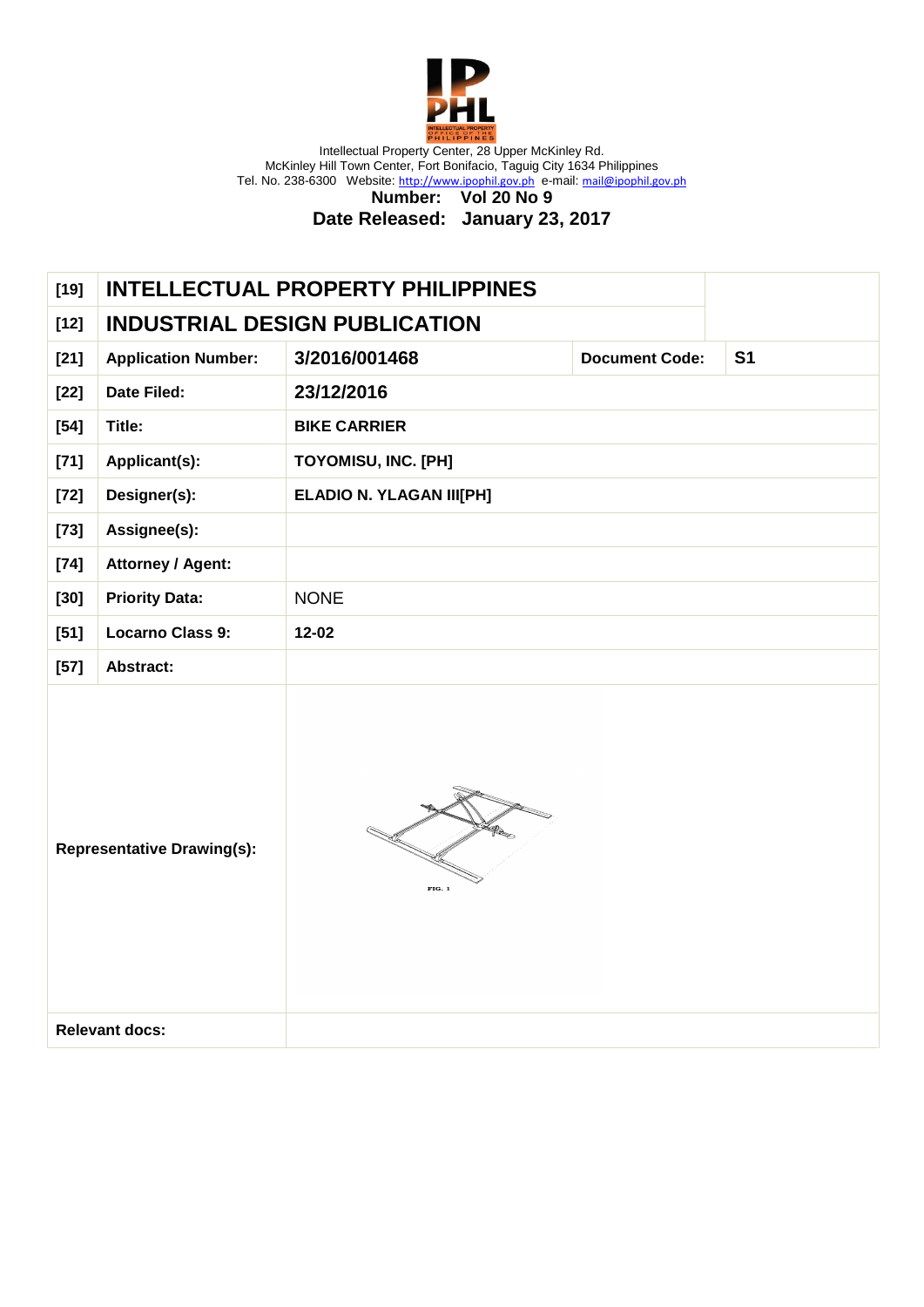

**Number: Vol 20 No 9**

| <b>INDUSTRIAL DESIGN PUBLICATION</b><br>$[12]$<br>3/2016/001470<br>S <sub>1</sub><br>$[21]$<br><b>Application Number:</b><br><b>Document Code:</b><br>23/12/2016<br>Date Filed:<br>$[22]$<br>Title:<br><b>BREATHER COVER</b><br>$[54]$<br>Applicant(s):<br><b>JOJO UY MORENO [PH]</b><br>$[71]$<br>Designer(s):<br><b>JOJO UY MORENO[PH]</b><br>$[72]$<br>Assignee(s):<br>$[73]$<br>$[74]$<br><b>Attorney / Agent:</b><br><b>Priority Data:</b><br>$[30]$<br><b>NONE</b><br><b>Locarno Class 9:</b><br>29-02<br>$[51]$<br>$[57]$<br>Abstract:<br><b>Representative Drawing(s):</b><br>Figure 1<br><b>Relevant docs:</b> | $[19]$ |  | <b>INTELLECTUAL PROPERTY PHILIPPINES</b> |  |  |
|-------------------------------------------------------------------------------------------------------------------------------------------------------------------------------------------------------------------------------------------------------------------------------------------------------------------------------------------------------------------------------------------------------------------------------------------------------------------------------------------------------------------------------------------------------------------------------------------------------------------------|--------|--|------------------------------------------|--|--|
|                                                                                                                                                                                                                                                                                                                                                                                                                                                                                                                                                                                                                         |        |  |                                          |  |  |
|                                                                                                                                                                                                                                                                                                                                                                                                                                                                                                                                                                                                                         |        |  |                                          |  |  |
|                                                                                                                                                                                                                                                                                                                                                                                                                                                                                                                                                                                                                         |        |  |                                          |  |  |
|                                                                                                                                                                                                                                                                                                                                                                                                                                                                                                                                                                                                                         |        |  |                                          |  |  |
|                                                                                                                                                                                                                                                                                                                                                                                                                                                                                                                                                                                                                         |        |  |                                          |  |  |
|                                                                                                                                                                                                                                                                                                                                                                                                                                                                                                                                                                                                                         |        |  |                                          |  |  |
|                                                                                                                                                                                                                                                                                                                                                                                                                                                                                                                                                                                                                         |        |  |                                          |  |  |
|                                                                                                                                                                                                                                                                                                                                                                                                                                                                                                                                                                                                                         |        |  |                                          |  |  |
|                                                                                                                                                                                                                                                                                                                                                                                                                                                                                                                                                                                                                         |        |  |                                          |  |  |
|                                                                                                                                                                                                                                                                                                                                                                                                                                                                                                                                                                                                                         |        |  |                                          |  |  |
|                                                                                                                                                                                                                                                                                                                                                                                                                                                                                                                                                                                                                         |        |  |                                          |  |  |
|                                                                                                                                                                                                                                                                                                                                                                                                                                                                                                                                                                                                                         |        |  |                                          |  |  |
|                                                                                                                                                                                                                                                                                                                                                                                                                                                                                                                                                                                                                         |        |  |                                          |  |  |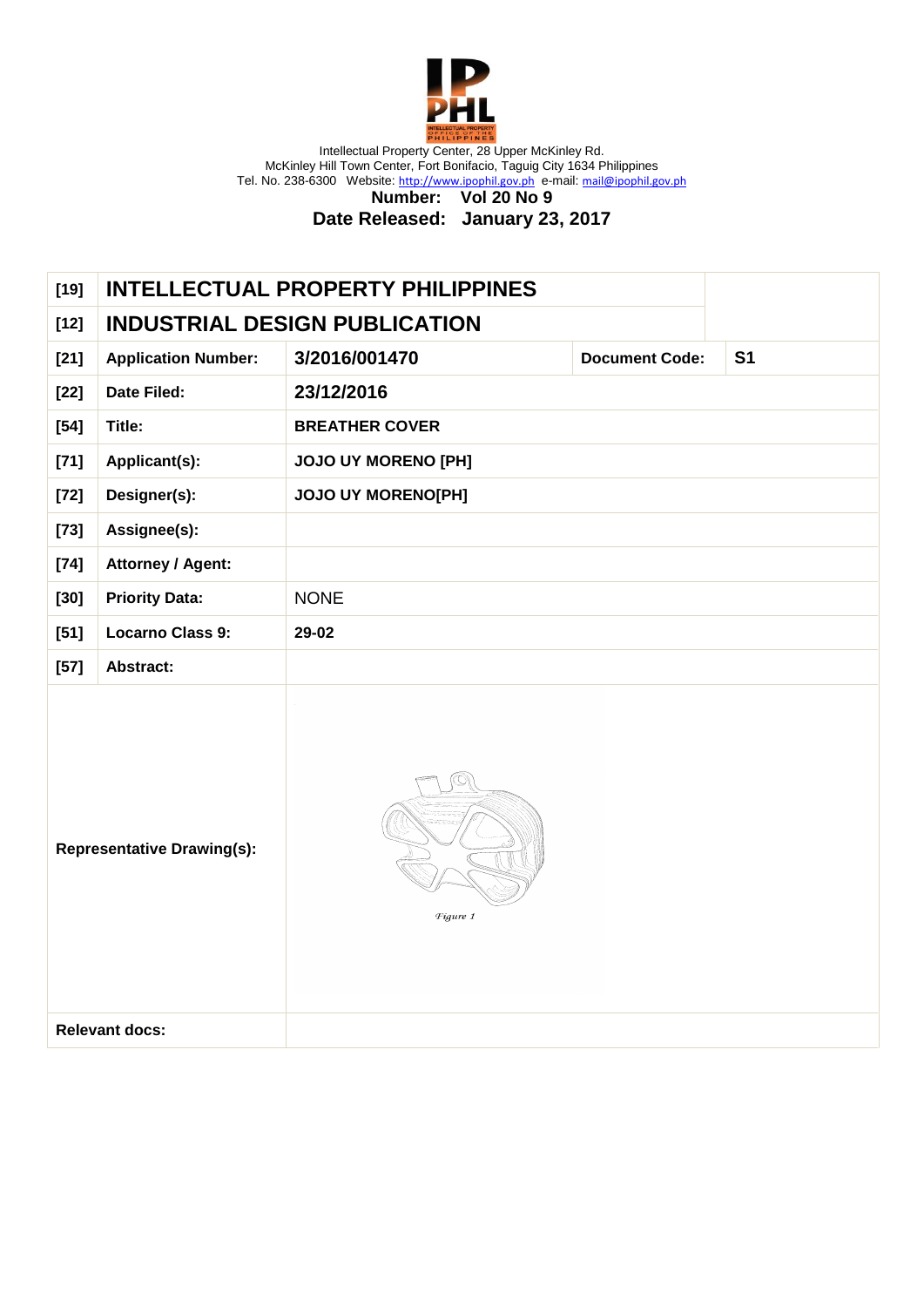

**Number: Vol 20 No 9**

| <b>INDUSTRIAL DESIGN PUBLICATION</b><br>$[12]$<br>3/2017/000013<br>S <sub>1</sub><br><b>Application Number:</b><br><b>Document Code:</b><br>$[21]$<br>06/01/2017<br><b>Date Filed:</b><br>$[22]$<br>Title:<br><b>BAG FOR FOOD PACKING</b><br>$[54]$<br>Applicant(s):<br><b>CJ CHEILJEDANG CORPORATION [KR]</b><br>$[71]$<br>KWON, Hyuk Lyul[KR]: SONG, Chae Won[KR]: JUNG, In Sun [KR]: CHOI,<br>Designer(s):<br>$[72]$<br>Hyung Kyung[KR]: HWANG, Su Im[KR]<br>Assignee(s):<br>$[73]$<br>$[74]$<br><b>Attorney / Agent:</b><br><b>MANUEL C. CASES, JR. &amp; ASSOCIATES</b><br><b>Priority Data:</b><br>30-2016-0034544 14/07/2016 KR<br>$[30]$<br><b>Locarno Class 9:</b><br>09-03<br>$[51]$<br>Abstract:<br>$[57]$<br><b>Representative Drawing(s):</b><br>FIG. 1<br><b>Relevant docs:</b> | $[19]$ |  | <b>INTELLECTUAL PROPERTY PHILIPPINES</b> |  |  |
|-----------------------------------------------------------------------------------------------------------------------------------------------------------------------------------------------------------------------------------------------------------------------------------------------------------------------------------------------------------------------------------------------------------------------------------------------------------------------------------------------------------------------------------------------------------------------------------------------------------------------------------------------------------------------------------------------------------------------------------------------------------------------------------------------|--------|--|------------------------------------------|--|--|
|                                                                                                                                                                                                                                                                                                                                                                                                                                                                                                                                                                                                                                                                                                                                                                                               |        |  |                                          |  |  |
|                                                                                                                                                                                                                                                                                                                                                                                                                                                                                                                                                                                                                                                                                                                                                                                               |        |  |                                          |  |  |
|                                                                                                                                                                                                                                                                                                                                                                                                                                                                                                                                                                                                                                                                                                                                                                                               |        |  |                                          |  |  |
|                                                                                                                                                                                                                                                                                                                                                                                                                                                                                                                                                                                                                                                                                                                                                                                               |        |  |                                          |  |  |
|                                                                                                                                                                                                                                                                                                                                                                                                                                                                                                                                                                                                                                                                                                                                                                                               |        |  |                                          |  |  |
|                                                                                                                                                                                                                                                                                                                                                                                                                                                                                                                                                                                                                                                                                                                                                                                               |        |  |                                          |  |  |
|                                                                                                                                                                                                                                                                                                                                                                                                                                                                                                                                                                                                                                                                                                                                                                                               |        |  |                                          |  |  |
|                                                                                                                                                                                                                                                                                                                                                                                                                                                                                                                                                                                                                                                                                                                                                                                               |        |  |                                          |  |  |
|                                                                                                                                                                                                                                                                                                                                                                                                                                                                                                                                                                                                                                                                                                                                                                                               |        |  |                                          |  |  |
|                                                                                                                                                                                                                                                                                                                                                                                                                                                                                                                                                                                                                                                                                                                                                                                               |        |  |                                          |  |  |
|                                                                                                                                                                                                                                                                                                                                                                                                                                                                                                                                                                                                                                                                                                                                                                                               |        |  |                                          |  |  |
|                                                                                                                                                                                                                                                                                                                                                                                                                                                                                                                                                                                                                                                                                                                                                                                               |        |  |                                          |  |  |
|                                                                                                                                                                                                                                                                                                                                                                                                                                                                                                                                                                                                                                                                                                                                                                                               |        |  |                                          |  |  |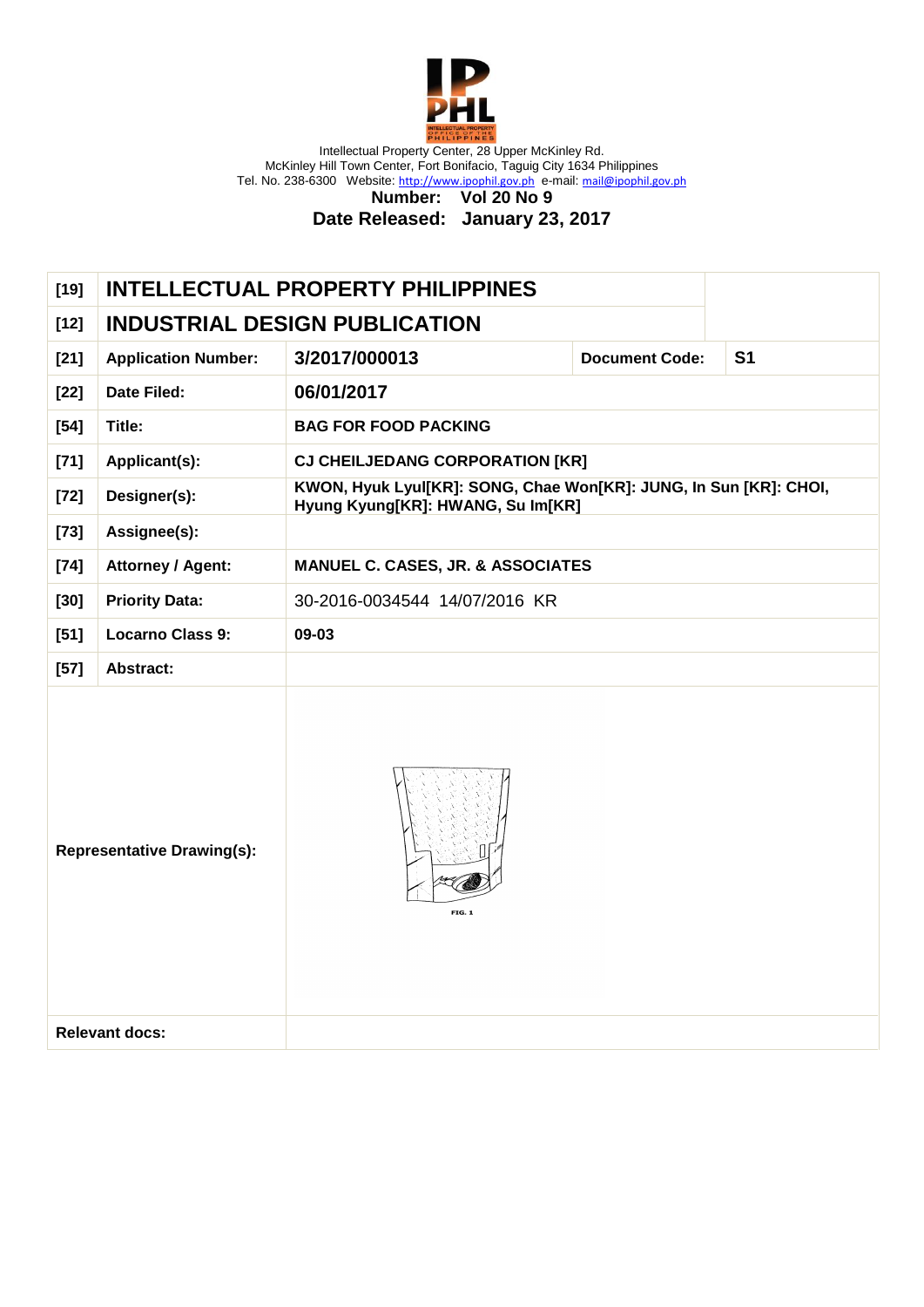

**Number: Vol 20 No 9**

| <b>INDUSTRIAL DESIGN PUBLICATION</b><br>$[12]$<br>3/2017/000014<br>S <sub>1</sub><br>$[21]$<br><b>Application Number:</b><br><b>Document Code:</b><br>06/01/2017<br><b>Date Filed:</b><br>$[22]$<br>Title:<br><b>BAG FOR FOOD PACKING</b><br>$[54]$<br>$[71]$<br>Applicant(s):<br><b>CJ CHEILJEDANG CORPORATION [KR]</b><br>KWON, Hyuk Lyul[KR]: SONG, Chae Won[KR]: JUNG, In Sun [KR]: CHOI,<br>Designer(s):<br>$[72]$<br>Hyung Kyung[KR]: HWANG, Su Im[KR]<br>Assignee(s):<br>$[73]$<br><b>Attorney / Agent:</b><br>$[74]$<br><b>MANUEL C. CASES, JR. &amp; ASSOCIATES</b><br><b>Priority Data:</b><br>30-2016-0034545 14/07/2016 KR<br>$[30]$<br><b>Locarno Class 9:</b><br>09-03<br>$[51]$<br>$[57]$<br>Abstract:<br><b>Representative Drawing(s):</b><br>FIG. 1<br><b>Relevant docs:</b> | $[19]$ |  | <b>INTELLECTUAL PROPERTY PHILIPPINES</b> |  |  |
|-----------------------------------------------------------------------------------------------------------------------------------------------------------------------------------------------------------------------------------------------------------------------------------------------------------------------------------------------------------------------------------------------------------------------------------------------------------------------------------------------------------------------------------------------------------------------------------------------------------------------------------------------------------------------------------------------------------------------------------------------------------------------------------------------|--------|--|------------------------------------------|--|--|
|                                                                                                                                                                                                                                                                                                                                                                                                                                                                                                                                                                                                                                                                                                                                                                                               |        |  |                                          |  |  |
|                                                                                                                                                                                                                                                                                                                                                                                                                                                                                                                                                                                                                                                                                                                                                                                               |        |  |                                          |  |  |
|                                                                                                                                                                                                                                                                                                                                                                                                                                                                                                                                                                                                                                                                                                                                                                                               |        |  |                                          |  |  |
|                                                                                                                                                                                                                                                                                                                                                                                                                                                                                                                                                                                                                                                                                                                                                                                               |        |  |                                          |  |  |
|                                                                                                                                                                                                                                                                                                                                                                                                                                                                                                                                                                                                                                                                                                                                                                                               |        |  |                                          |  |  |
|                                                                                                                                                                                                                                                                                                                                                                                                                                                                                                                                                                                                                                                                                                                                                                                               |        |  |                                          |  |  |
|                                                                                                                                                                                                                                                                                                                                                                                                                                                                                                                                                                                                                                                                                                                                                                                               |        |  |                                          |  |  |
|                                                                                                                                                                                                                                                                                                                                                                                                                                                                                                                                                                                                                                                                                                                                                                                               |        |  |                                          |  |  |
|                                                                                                                                                                                                                                                                                                                                                                                                                                                                                                                                                                                                                                                                                                                                                                                               |        |  |                                          |  |  |
|                                                                                                                                                                                                                                                                                                                                                                                                                                                                                                                                                                                                                                                                                                                                                                                               |        |  |                                          |  |  |
|                                                                                                                                                                                                                                                                                                                                                                                                                                                                                                                                                                                                                                                                                                                                                                                               |        |  |                                          |  |  |
|                                                                                                                                                                                                                                                                                                                                                                                                                                                                                                                                                                                                                                                                                                                                                                                               |        |  |                                          |  |  |
|                                                                                                                                                                                                                                                                                                                                                                                                                                                                                                                                                                                                                                                                                                                                                                                               |        |  |                                          |  |  |